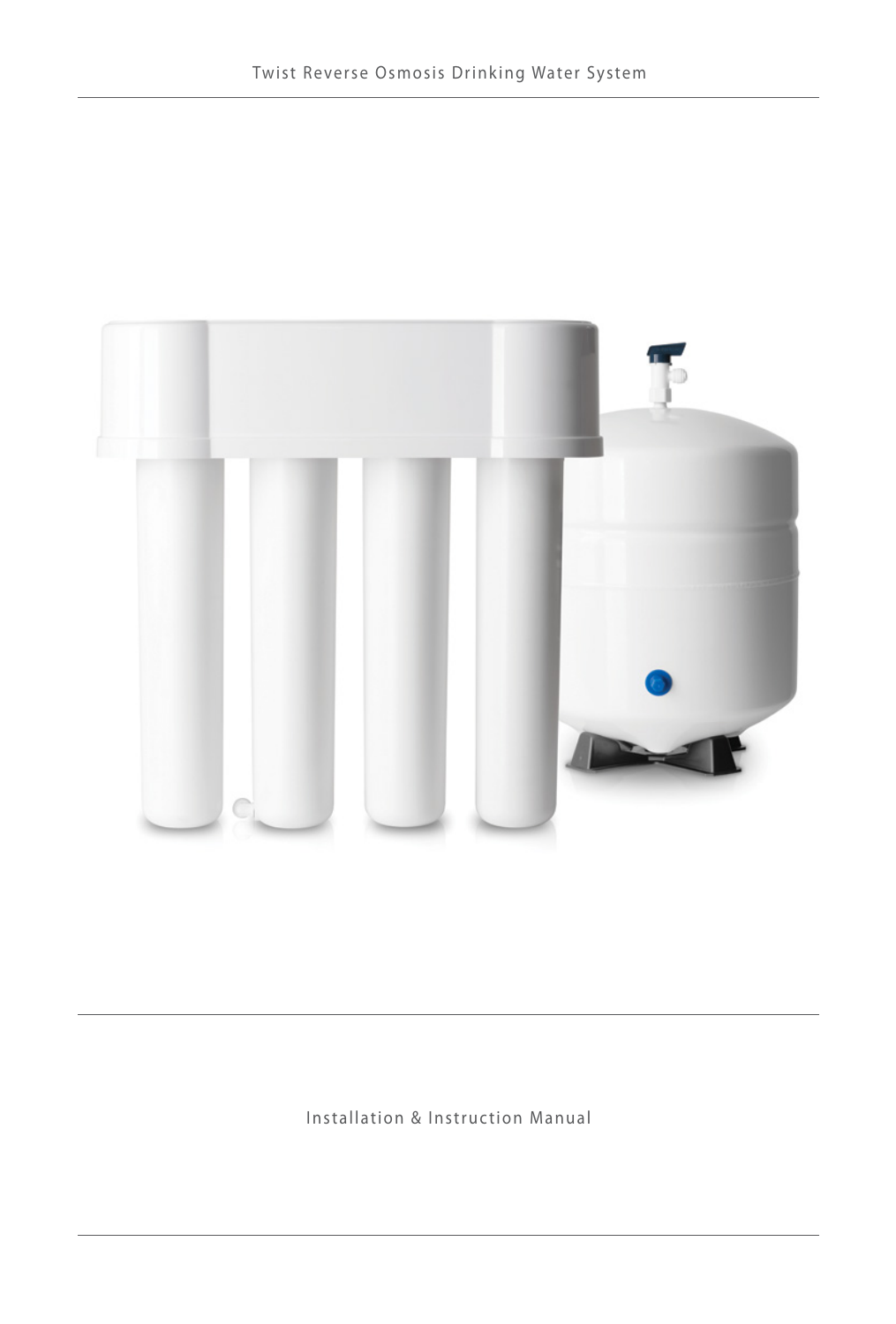| Feed Water Adapter Installation  8-9 |  |
|--------------------------------------|--|
|                                      |  |
| Flowlok Leak Control Valve 10        |  |
|                                      |  |
|                                      |  |
| R.O. Unit Placement & Mounting 12    |  |
|                                      |  |
|                                      |  |
|                                      |  |
|                                      |  |
|                                      |  |
|                                      |  |
|                                      |  |
|                                      |  |

| <b>LEGEND</b> |                           |  |
|---------------|---------------------------|--|
|               | <b>CAUTION / WARNING</b>  |  |
|               | <b>EYE PROTECTION</b>     |  |
|               | <b>ELECTRICAL WARNING</b> |  |
|               | <b>FRAGILE</b>            |  |



## WARNING: READ ENTIRE MANUAL. FAILURE TO FOLLOW ALL GUIDES AND RULES COULD CAUSE PERSONAL INJURY OR PROPERTY DAMAGE.

**Check with your state and/or local public works department for plumbing codes. You must follow their guides as you install the Water Filtration system.**

*NOTE: Failure to comply with these installation instructions will void the product Warranty, and the installer will be responsible for any service, repair or damages caused thereby.*



WARNING: DO NOT USE WITH WATER THAT IS MICROBIOLOGICALLY UNSAFE OR OF UNKNOWN QUALITY WITHOUT ADEQUATE DISINFECTION BEFORE OR AFTER THE SYSTEM.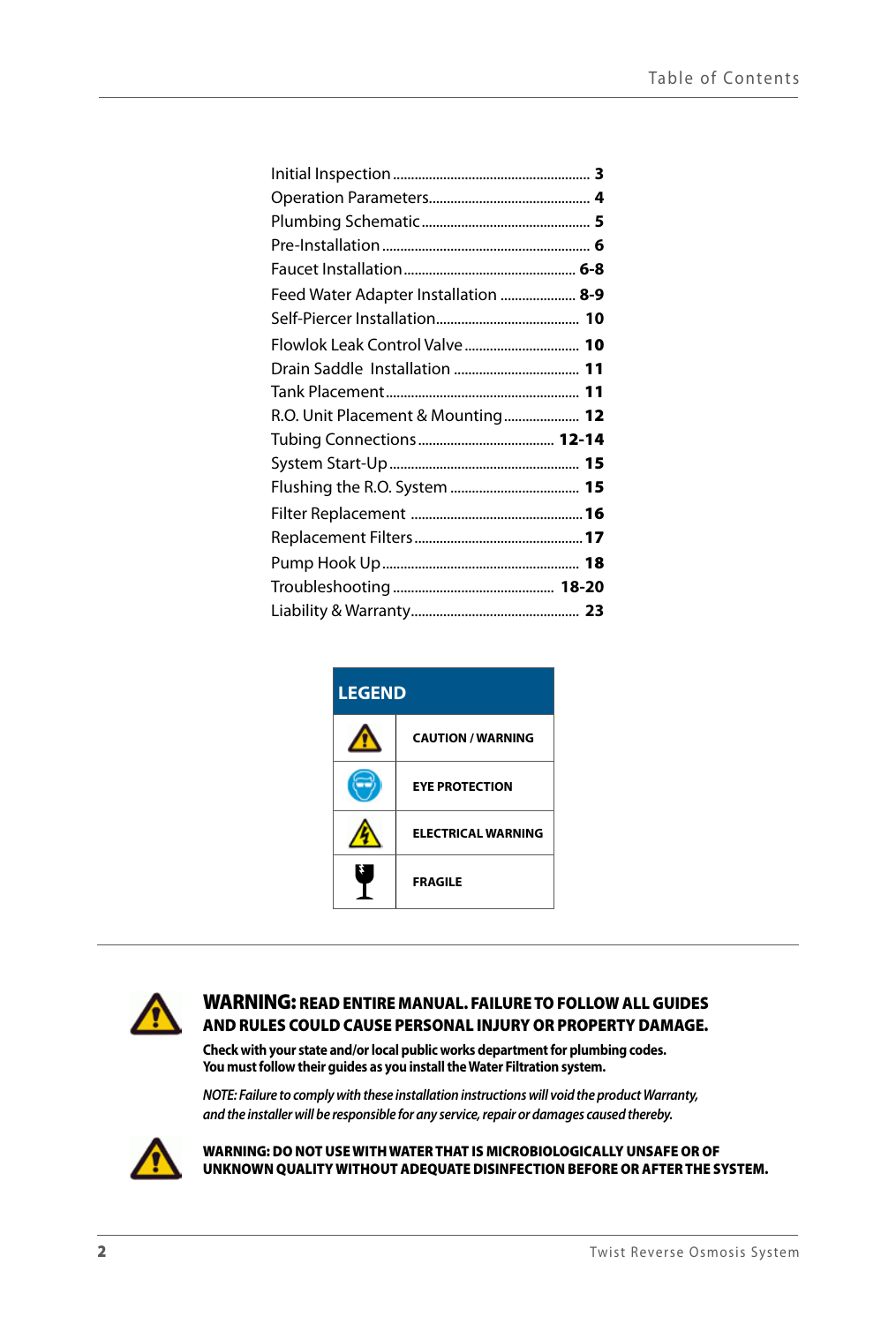## **TOOLS & MATERIALS NEEDED FOR NORMAL INSTALLATION:**

- Cordless Drill
- Carbide grinding burr
- $1/4$ " (6 mm) drill bit
- 7/16" (11 mm) drill bit
- 1/2" (13 mm) and 5/8" (16 mm) open-end wrenches (or adjustables)

## **REVERSE OSMOSIS SYSTEM INCLUDES**

- 1. Reverse Osmosis System
- 2. FLOWLOK*™* Safety Tray
- 3. FLOWLOK*™* Leak Detertor
- 4. SHOKBLOK*™* System Protection Valve\*
- 5. Storage Tank
- 6. LF-EC23 Faucet (with mounting hardware)

#### **PARTS (already pre-installed to R.O. system)**

- 7. Connection Tubing
- 8. 5 Micron Sediment Prefilter
- 9. 5 Micron Carbon Block Prefilter
- 10. 50 Gallon per day Membrane
- 11. 5 Micron Carbon Block Post Filter
- 12. Inline Flow Restrictor
- 13. Fixed Elbow
- Phillips screwdriver
- Flashlight or droplight
- Teflon tape
- Protective eye wear (i.e. goggles)

*If the above tools are not available, contact your local dealer/distributor for assistance.*

#### **FLOWLOK***™*

#### **USA Patent Number: US 9,212,787 B1**

*\* The Shok Blok is a pressure limiting device that works under flow to help protect water filtration devices, water coolers, ice machines and other devices from the effects of water hammer. Shok Blok is NOT a pressure regulator. Static pressure will equalize with no flow through device.*

#### **ACCESSORIES (Included in installation packet)**

- 14. Feed Water Adapter
- 15. Tank ball valve
- 16. Drain saddle

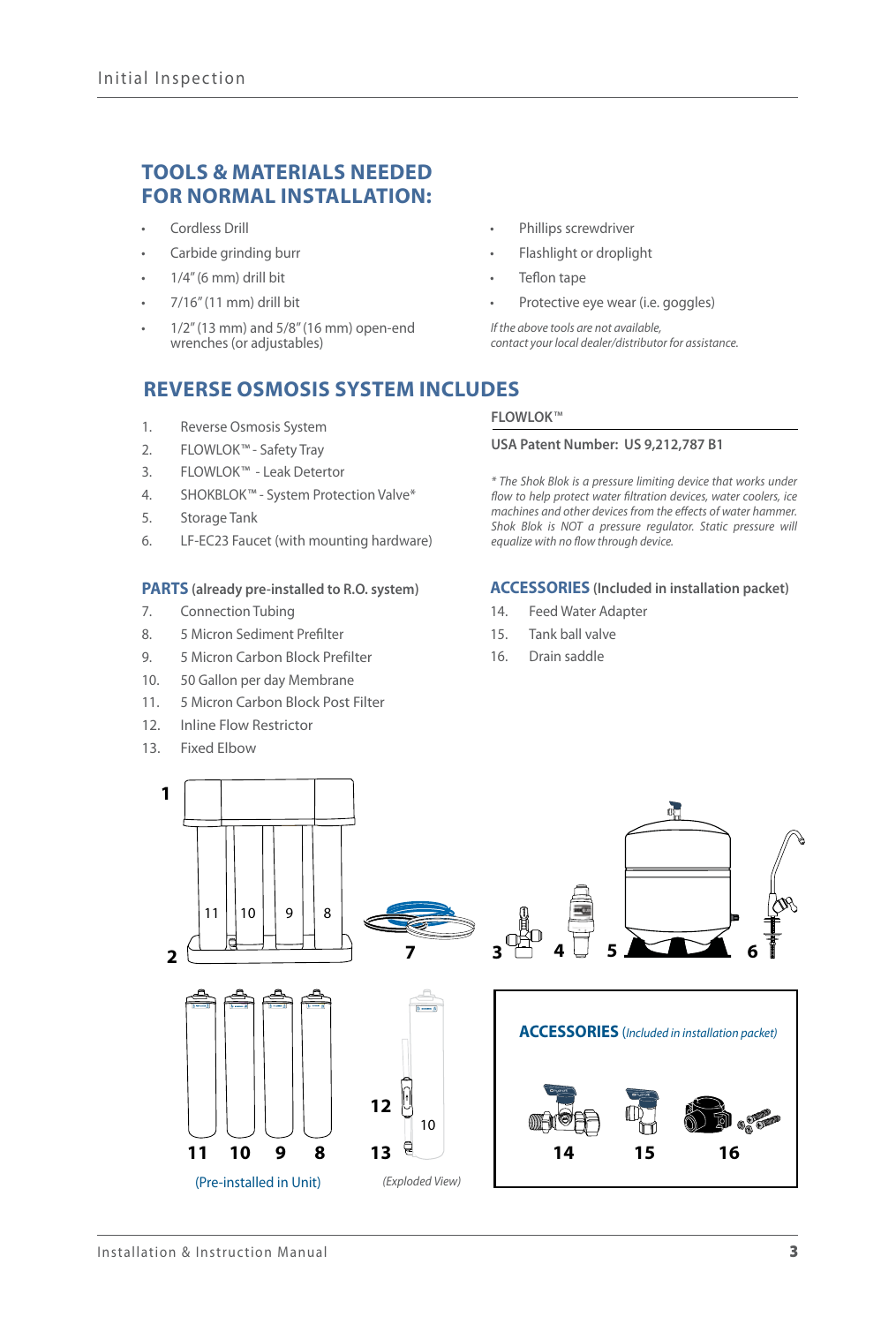

# **WARNING!!** The following conditions for feed water supply must be met or Warranty will be void.

- **1. Unit MUST be connected to a municipal or well water source that is treated and tested on a regular basis to insure water is microbiologically safe.**
- **2. Operating temperatures:**

**Maximum:** 105° F (40.6° C) **Minimum:** 33° F (0.55° C)

**3. Inlet Pressure MUST NOT EXCEED 80 PSI (5.6 kg/cm2)**





**WARNING!! DO NOT PLUMB SYSTEM TO HOT WATER. This will destroy the membrane and void the Warranty and manufacturer's responsibility.** 

**4. Operating pressure:**

**Maximum:** 80 PSI (5.6 kg/cm2) **Minimum:** 40 PSI (2.95 kg/cm2)

**This reverse osmosis system is designed to operate at a water pressure in the range of:**  40 to 80 PSI (2.95 kg/ cm2 to 5.6 kg/ cm2).

- At pressures lower than this, the quantity as well as quality will be reduced.
- At higher pressure, severe, damage to the system may result.

**A pressure regulator MUST be installed on the feed water source, which reduces the water pressure coming into the system.**

#### **WARNING!! Warranty voided and manufacturer assumes no responsibility for damage to system or property if pressure exceeds 80 PSI.**

- **5. Turbidity:** <5 NTU
- **6. pH:** 4 to 11
- **7. Recommended hardness NOT TO EXCEED 7 grains per gallon, or 120 PPM.**

*(If the hardness of your water is above 10 gpg (171mg/L), lime scale will build up rapidly on the membrane. Scale buildup will plug the membrane and make the system ineffective. We do not recommend these reverse osmosis systems be used with water in excess of 10 gpg (171 mg/L) hardness, unless the water is softened prior to the reverse osmosis system.).*

- **• Sulfide, Iron and Manganese:** less than 0.01 ppm.
- **• Chlorine In Water Supply:** less than 2 ppm.
- **Water Supply pH Limits:** 4-11.
- **• Turbidity:** 1 NTU Max.

*RECOMMENDATION: If your water hardness exceeds 7 grains per gallon, or 120 PPM you may wish to purchase a water softener. Contact your local dealer or distributor for pricing and availability.*

#### **8. Recommended Total Dissolved Solids (TDS) NOT TO EXCEED 1,000 ppm.**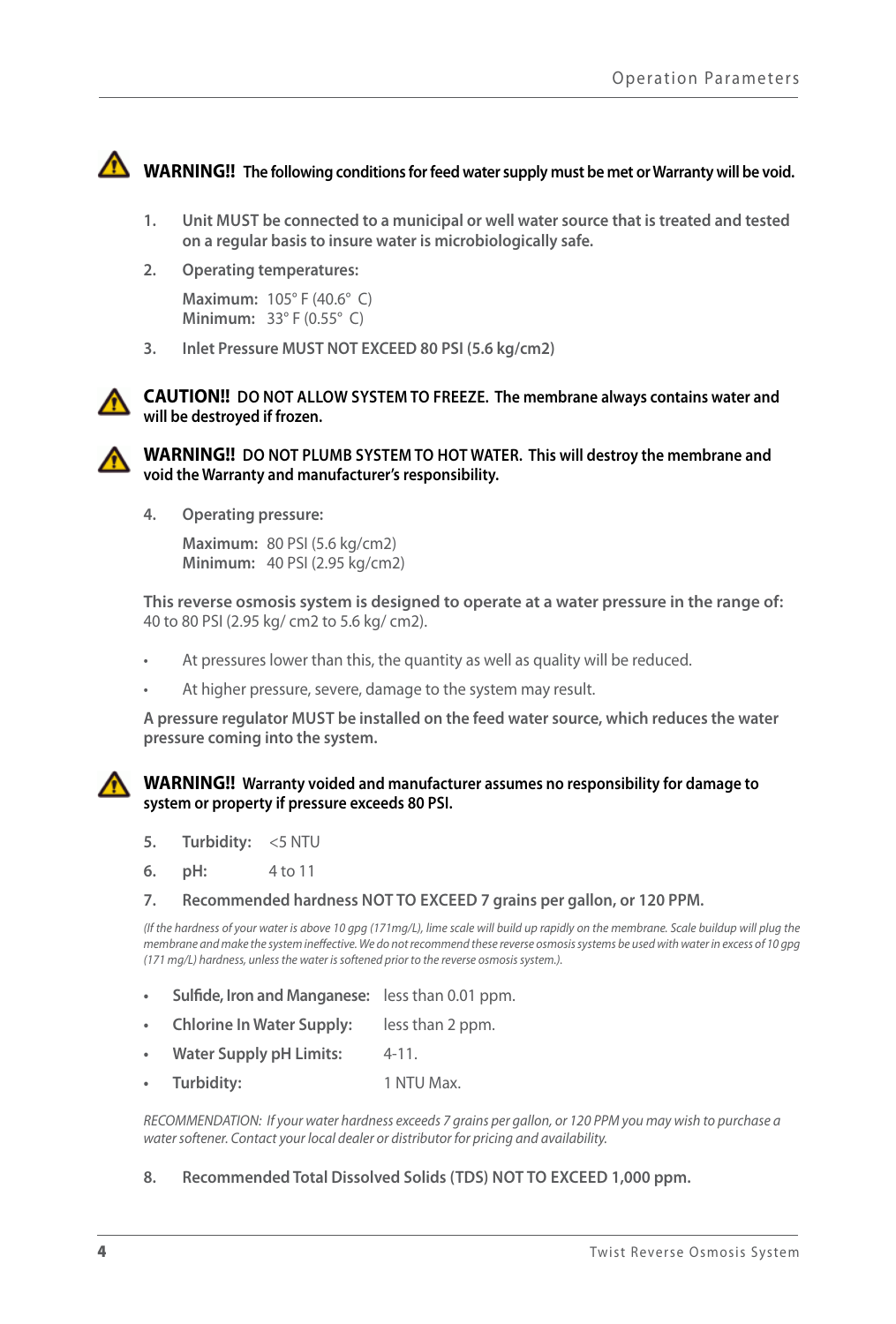## **SPECIFICATIONS FOR REVERSE OSMOSIS SYSTEM**

| <b>System Dimensions:</b> | 3.75"w x 4.75"d x 12.75"h<br>(349 mm x 121 mm x 318 mm).           |
|---------------------------|--------------------------------------------------------------------|
| <b>System Weight:</b>     | 6.1 lbs. (2.7 kg).                                                 |
| <b>Tank Dimensions:</b>   | 11.3"d x 16.75"h<br>$(287$ mm $x$ 425 mm) (with valve).            |
| <b>Tank Capacity:</b>     | $1.9 - 3.2$ gal. $(7.2 - 12.11)$<br>(Depending on water pressure). |
| Tank Weight:              | Full - 40 lbs. (18.2 kg.)<br>(Depending on water pressure).        |

## **PLUMBING SCHEMATIC FOR REVERSE OSMOSIS SYSTEM**

(Twist Reverse Osmosis System - 4 Stage, 4 Stage with Pump)



*NOTE: The reverse osmosis system may be mounted to the side of the sink cabinet or set on the floor of the sink cabinet near the facet tube to maximize flow rate*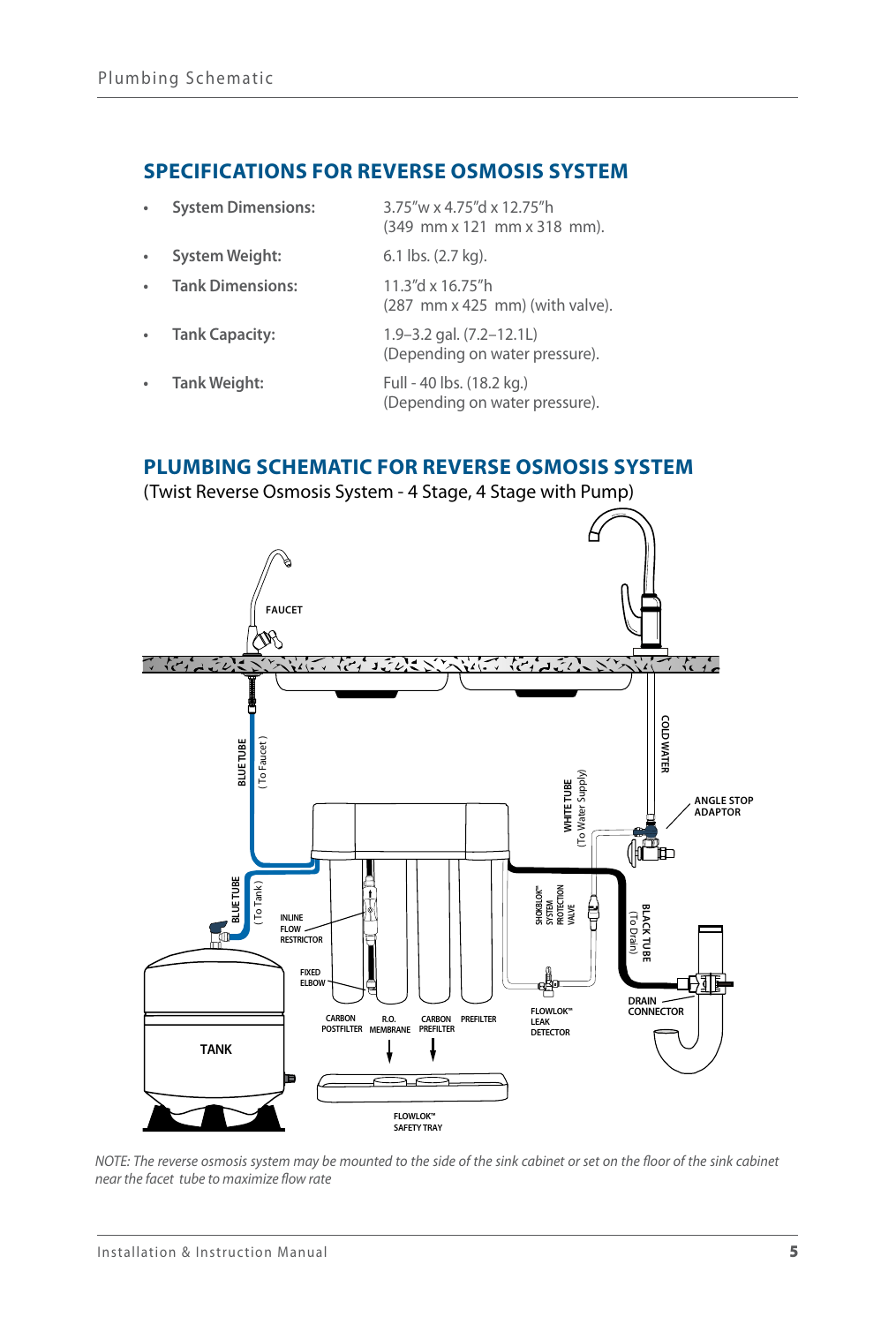# **IMPORTANT!!** PLEASE READ, FOLLOW AND SAVE THIS INSTRUCTION MANUAL.

# **1. PRE-INSTALLATION PROCEDURE**

- 1. This unit includes a standard sink top faucet without an air-gap. In localities where plumbing codes require installation of an air-gap, contact your local distributor to obtain a code approved drain line adapter.
- 2. The reverse osmosis system may be mounted to the side of the sink cabinet or set on the floor of the sink cabinet. It must be positioned to allow access for service and filter changes. The assembly should be relatively near the faucet to maximize flow rate. (*See DIAGRAM A for a positioning example.)*



- **DIAGRAM A**
- 3. The storage tank should be located where it can be removed if necessary. The storage tank may be placed in either the vertical

or horizontal position without affecting the system performance. If there is insufficient space under the sink for placement, the tank may be located in an adjacent cupboard up to 50 ft. away. (*See DIAGRAM A for a positioning example.)*

4. The faucet should be positioned to allow a free flow pattern into the sink. It must be positioned to allow ready access to the mounting hardware under the sink. (*See DIAGRAM A for a positioning example.)*

# **2. FAUCET INSTALLATION**

**CAUTION!! Extreme care must be taken in drilling the hole for the sink-top faucet. The surface material of most sinks is extremely hard and brittle and can be easily chipped or cracked. If you are uncomfortable performing the following procedure it is recommended that your local distributor or experienced plumber be consulted for techniques, installation or other assistance. The system's manufacturer accepts no responsibility for sink top damage resulting from system installation. EXTREME CAUTION SHOULD BE TAKEN WITH GRANITE, MARBLE AND LIKE MATERIAL.**



**CAUTION!! Before grinding or drilling put on appropriate eye protection (i.e. goggles) to protect yourself from porcelain or metal chips.**

**CAUTION!! To avoid damaging the sink, consult a qualified plumber or installer for drilling procedures. Special drill bits may be needed for porcelain or stainless steel.**

**WARNING: Many homes are electrically grounded through the plumbing. To protect yourself from serious injury or fatal shock, use a battery-powered hand drill only to make the hole. DO NOT USE AN ELECTRIC DRILL.**

1. BEFORE DRILLING: Check under the sink in the area that you plan to install the faucet and make sure that there is a flat surface to secure the mounting hardware. A flat space of approximately 2 inches in diameter is needed.

*RECOMMENDATION: Before drilling or grinding mask off the immediate area surrounding the grinding/drilling location preferably with duct tape or if duct tape is unavailable masking tape may be used. This procedure should help prevent scratching of the sink surface.*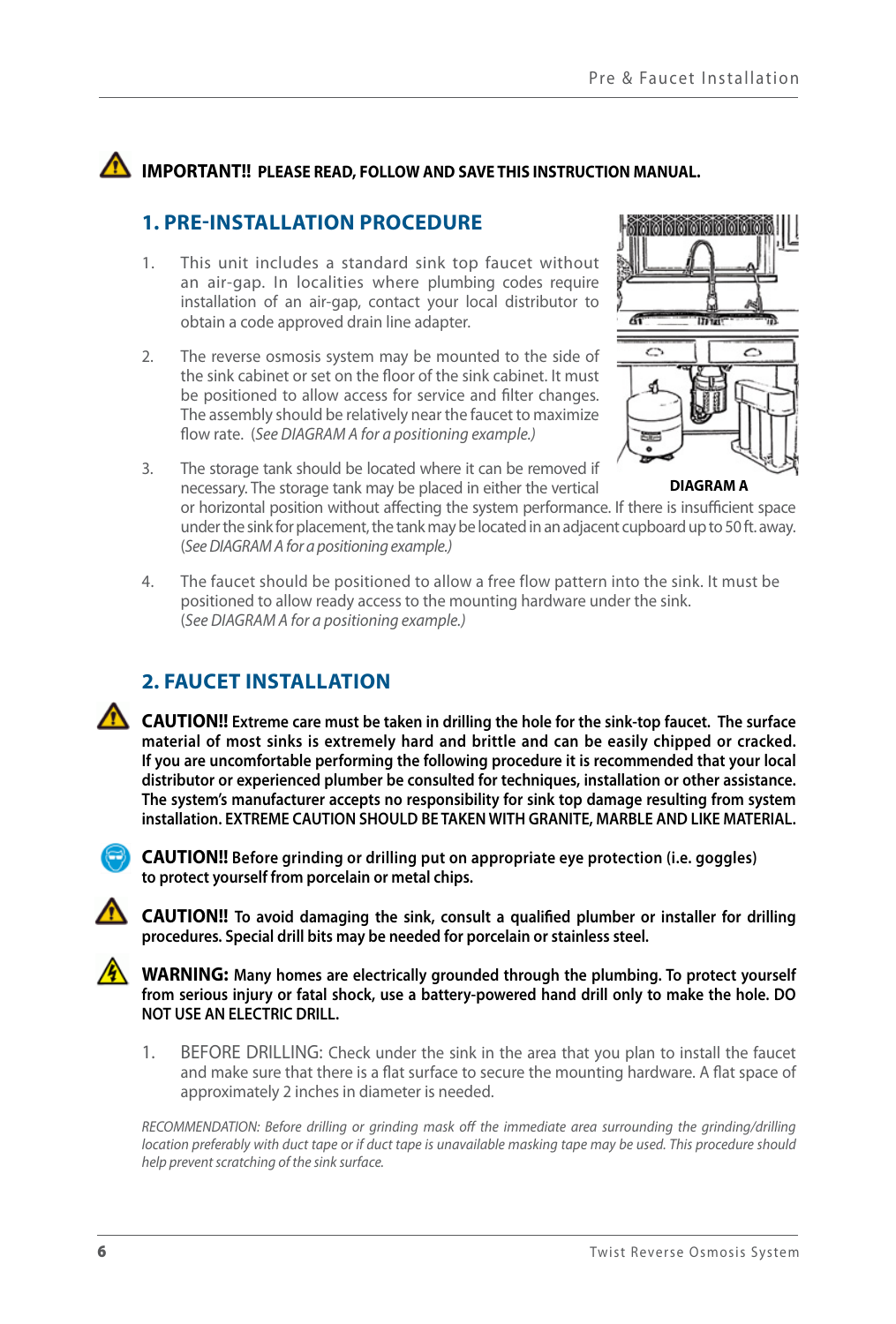- 2. REMOVE EVERYTHING FROM INSIDE THE SINK AND SURROUNDING AREA. Place paper towels in the sink to catch the shavings from the grinding and drilling.
- 3. Using a cordless drill with a carbide grinding burr, gently grind away enough porcelain or enamel to more than accommodate the 7/16" (11 mm) drill bit. Approximately the size of a dime. Enough surface material must be removed to expose the base metal.

#### **CAUTION!!** Porcelain or enamel must be completely removed in the drilling area to prevent **immediate dulling of drill bit.**

- 4. Remove everything from under the sink.
- 5. Place newspaper or paper towels directly under drilling location in order to catch the drill shavings.
- 6. Using the 1/4" (6 mm) drill bit, drill a centering or pilot hole in the center of the desired faucet location.

*NOTE: this centering/pilot hole will make it easier for the 7/16" (11 mm) drill bit to cut through the sink. Operate the drill slowly and carefully— Especially when the drill bit is about to penetrate the metal. Otherwise, damage to sink may occur. Use lubricating oil to keep the drill bit cool while drilling.*

7. Discard paper towels and newspaper used in sink and below sink. Be very careful not to drop any shavings in sink or on the floor as they will oxidize and stain surfaces very quickly.

*HELPFUL HINT: If you notice any rust spots from dropped shavings you should be able to get rid of them by scrubbing them with a cleaning chemical.*

- 8. Cover the drilled hole with your finger **BE VERY CAREFUL NOT TO CUT YOURSELF ON SHARP EDGES!** Rinse sink then scrub with cleaner to prevent any rusting from shavings and to prepare for faucet installation. Plug hole again while rinsing off cleaner. Hole must be plugged in order to avoid water dripping below into sink cabinet, which may cause damage.
- 9. Remove faucet from package.

#### **For steps 10-14 refer to DIAGRAM B on page 8.**

- 10. Slip the small, thin rubber gasket over the faucet shank. Next slip the chrome trim plate (escutcheon plate) over the faucet shank. Finally, slip the large, thin rubber gasket over the faucet shank.
- 11. Place the faucet shank complete with only hardware installed in step 11 though the drilled hole.
- 12. From under the sink slip the large, black plastic, locating washer over the faucet shank. Next, slip the lock washer over the faucet shank followed by the thin chrome nut.
- 13. While holding the faucet assembly above the sink tighten the chrome nut below the sink with an adjustable wrench. Tighten the chrome nut until the faucet assembly does not move.



#### **CAUTION!! DO NOT OVERTIGHTEN THE CHROME NUT. Overtightening can cause damage to the sink or faucet assembly.**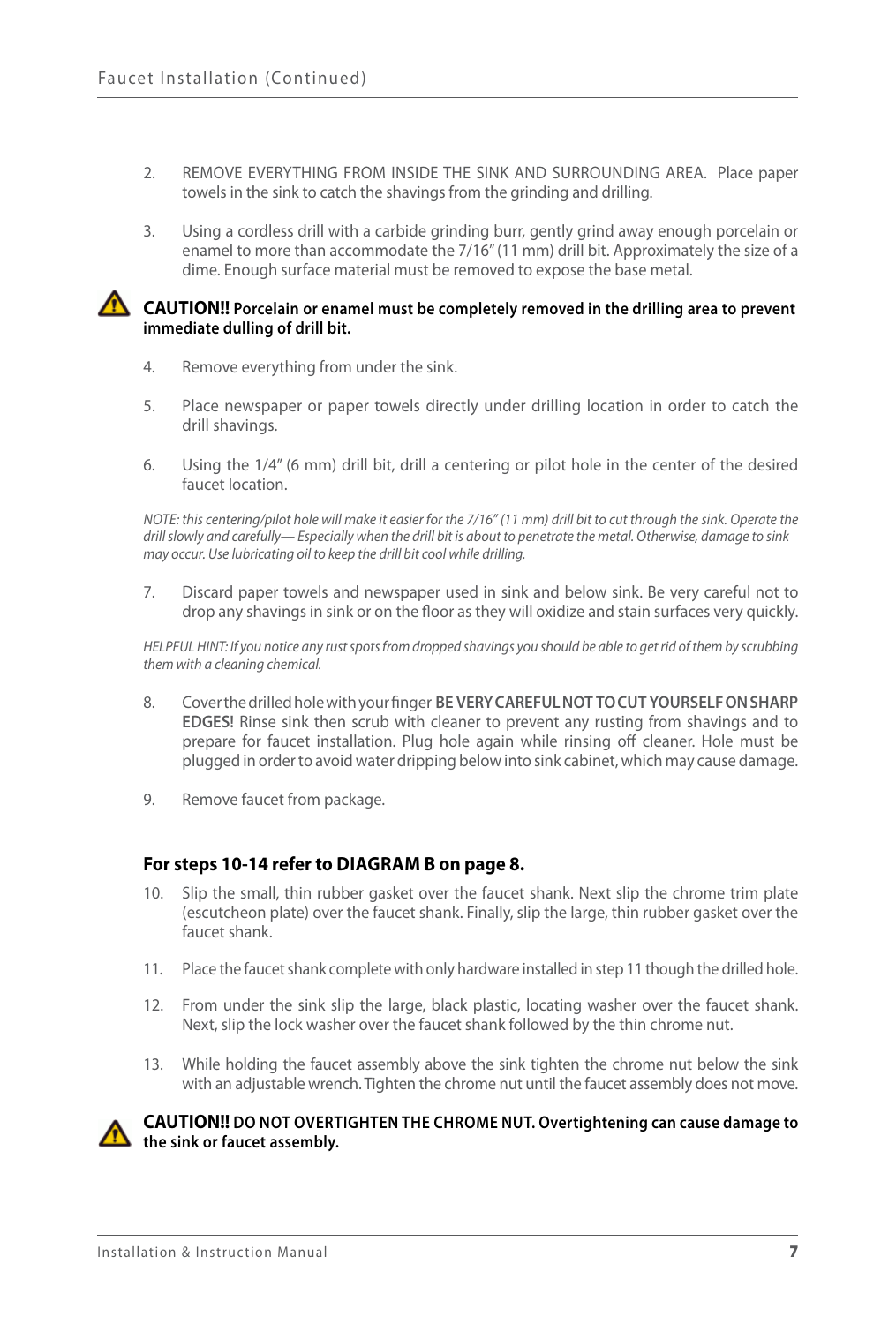

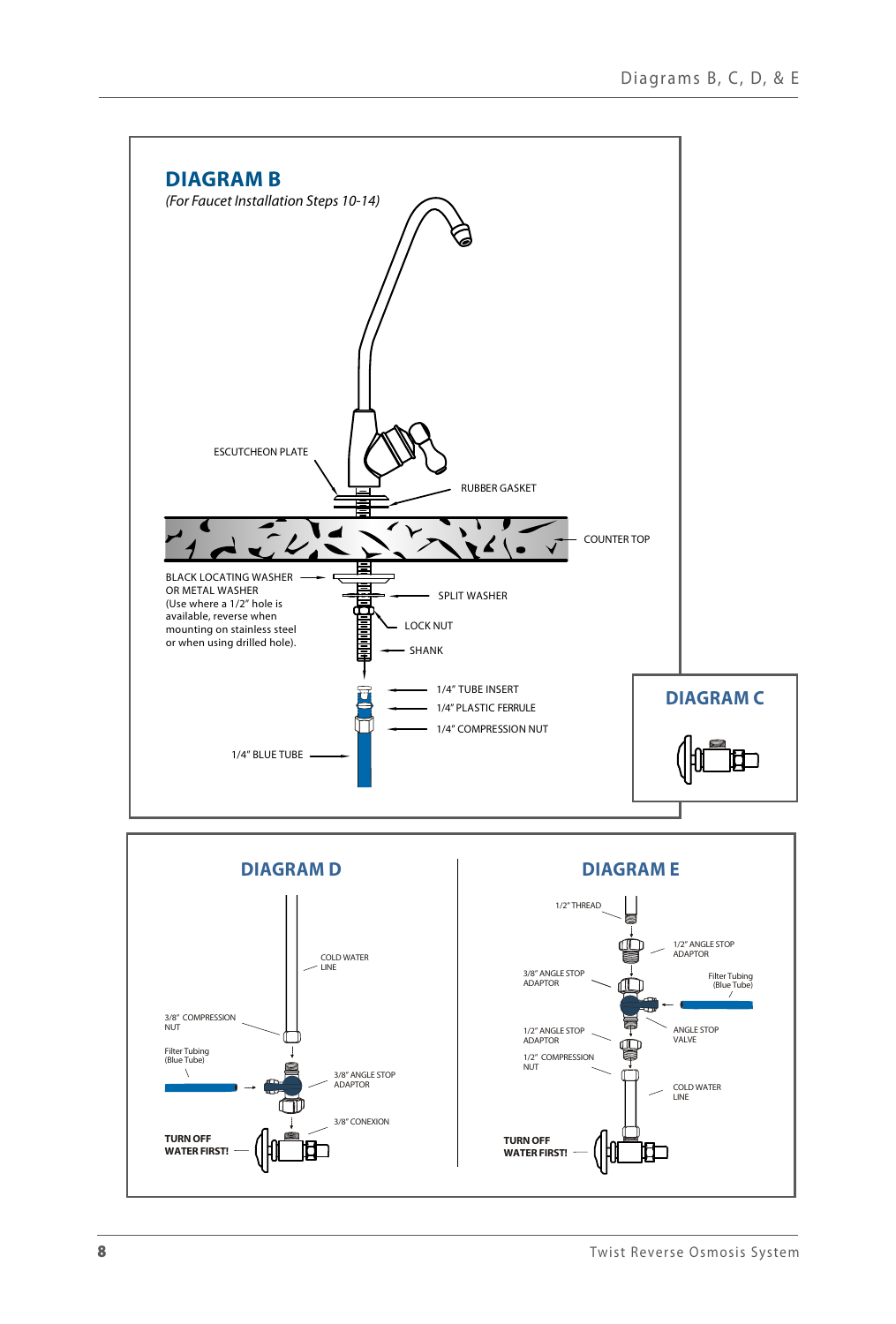## **3. INSTALLATION OF FEED WATER ADAPTER**

**CAUTION!!** For your safety and protection, do not use where water is microbiologically unsafe **or of unknown quality. The water supply to your system MUST be from the COLD WATER LINE! Hot water will severely damage your reverse osmosis system!**

## **If you have a self-piercer assembly skip to step # 7 on page 10.**

1. Turn off cold water supply to the sink using the supply valve located under the sink.

*NOTE: In some cases the supply valve may leak or may not work at all. If this happens turn off the water at the main water shut off for the entire house. In extreme cases the house shut off valve does not work. If this happens shut the*  water off at the street and replace the defective valves immediately. Locate the type of shut off valve you have under *your sink and follow that step for connecting the feed water.*

- 2. Some shut off valves have an extra port for an icemaker hookup. You will not need the feed water adapter for this type of installation. ( *See DIAGRAM C* )
- 3. On some shut off valves you can install the feed water adapter directly to the valve. Tighten feed water adapter to the valve with an adjustable wrench. Tighten until snug. Insert the 1/4" nylon elbow fitting into the feed water adapter. TIGHTEN BY HAND ONLY! DO NOT OVERTIGHTEN! *( See DIAGRAM D )*

Most under sink shut off valves have a built in smooth or corrugated riser going up to the faucet. (*Refer to DIAGRAM E* for help with this type of valve.)

Secure an adjustable wrench to the fitting on the cold water side of the sink faucet -- NOT THE R.O. Faucet! Secure another adjustable wrench to the smooth/corrugated riser line nut. Gently undo the riser line from the sink faucet. Do not be alarmed! There will be water left in the line—this is normal. However, if the flow does not stop you probably haven't shut the water off properly. *(See the NOTE in Step # 1, Section # 3 if you need help with water shut off.)*

4. Screw the two supplied 1/2" adapters onto the fitting coming from the cold water side of the sink faucet. Hand tighten the feed water adapter to the cold water line. Take extreme care not to twist or damage the connection to the cold water connection.

#### **CAUTION!! Tightening the connector improperly to the faucet could cause irreparable damage to the faucet.**

- 5. Connect the riser from the water shut off valve to the feed water adapter. Ensure that the cone washer on the riser tube is in good condition. Connect the riser to the feed water adapter. **DO NOT OVERTIGHTEN!** This can cause damage to the riser connection.
- 6. Insert the 1/4" white tube into feed water adapter and then into the SHOK BLOK™ provided. (*If not already inserted into the SHOK BLOK™* )

#### **Follow steps 7 and 8 below if not already Pre-installed:**

- 7. After installing the SHOK BLOK™ (be sure to follow flow direction) insert white tubing into the "IN" on the FLOWLOK™ safety device.
- 8. From the "OUT" on the FLOWLOK™ device insert 1/4" white tubing to the inlet of the system.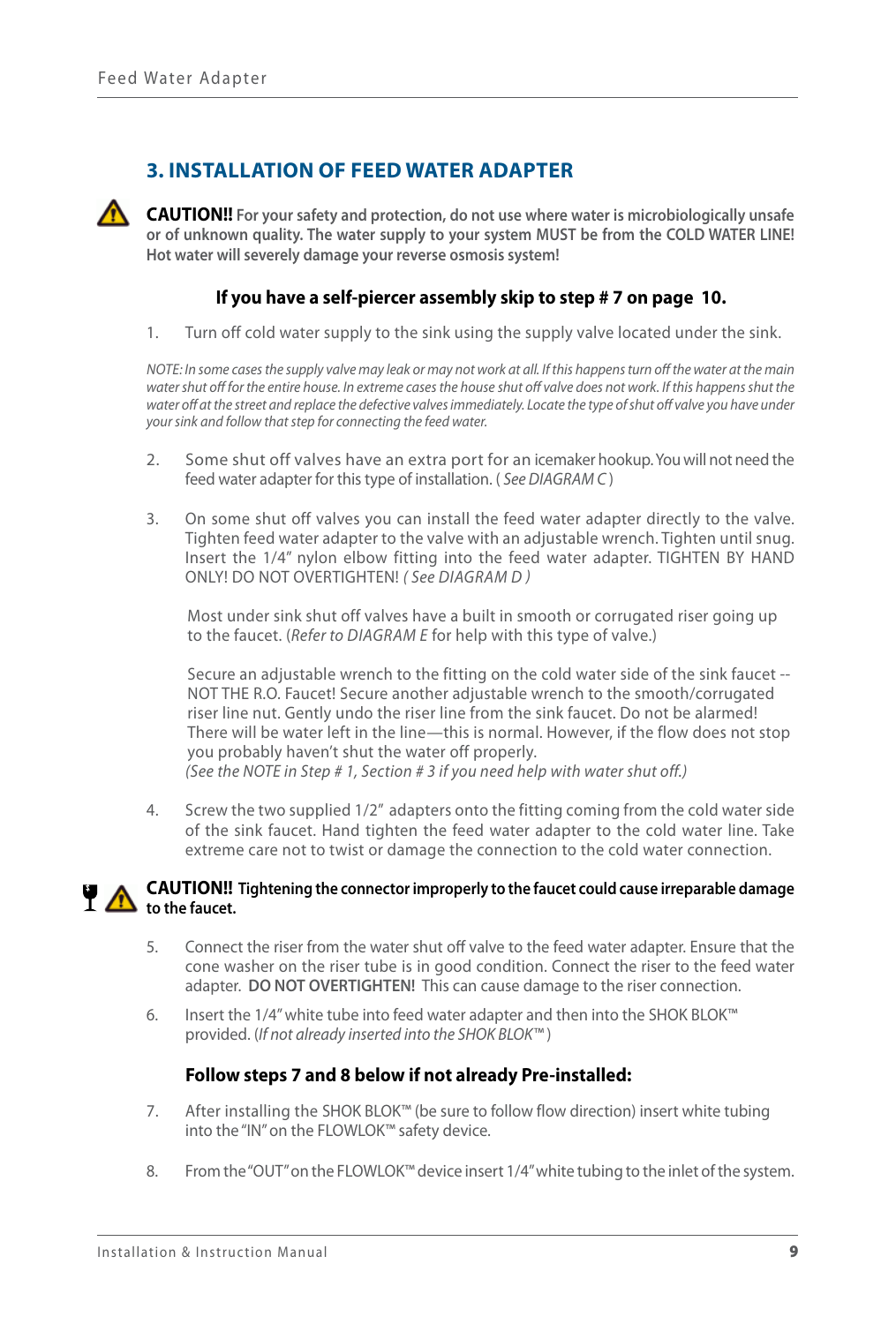- 9. Self-piercer assembly can only be installed on smooth riser lines. (*Sold Separately*)
- 10. Clamp the self-piercer onto the riser tube. Fit the adjustable aluminum bracket to the size of your riser tube. Then tighten locking nut until clamp is firmly attached to riser line.

#### **CAUTION!! Do Not Overtighten!! This will crush the riser tube and destroy it.**

11. To pierce the line simply screw the T-handle valve clockwise until it stops.

*NOTE: If hole in copper tube (cold water line) is not adequately pierced, this may prevent sufficient cold water supply to the system and reduce the performance of R.O. processing. In this event, open and close the self-piercing valve several times.*



# **4. INSTALLATION OF FLOWLOK LEAK CONTROL VALVE**

(*If pre-installed, skip this steps* )

FLOWLOK is a specially designed shut off valve that turns off your water when a leak is detected. The FLOWLOK valve uses a compressed textile disc which expands upon water contact and pushes the valve lever up to the closed position to stop all water flow into the drinking water system.

*NOTE: The FLOWLOK will not shut off any water leak originating from the stop valve or any other connection which feeds water to it. FLOWLOK is designed to shut off water which is going into the drinking water system*. *(Please note that you can order replacement textile discs through you local dealer in case a disc accidentally becomes wet and expands.)*

#### **WARNING!!!** The FLOWLOK valve MUST be installed to prevent any water leaks occurring from the drinking water system. Failure to install the FLOWLOK valve will automatically void the product warranty.

- 1. Locate compressed textile disc and set aside.
- 2. Place FLOWLOK into fixed position in tray and screw down. *(If tray not use proceed to step 3*).
- 3. Place FLOWLOK 2 inches from side wall of cabinet and 4 - 6 inches from the drinking water systems inlet side.
- 4. Affix the FLOWLOK with screws to the cabinet base (floor) with screws.
- 5. Lift FLOWLOK Lever to off position.
- 6. Once final connection is made, remove lever pusher and insert textile disc with the pronounced part towards the bottom and reinsert lever pusher. Lower on/off lever to allow water to flow thru the system.

To view FLOWLOK video go to: http://hydronixwater.com/flowlok-products



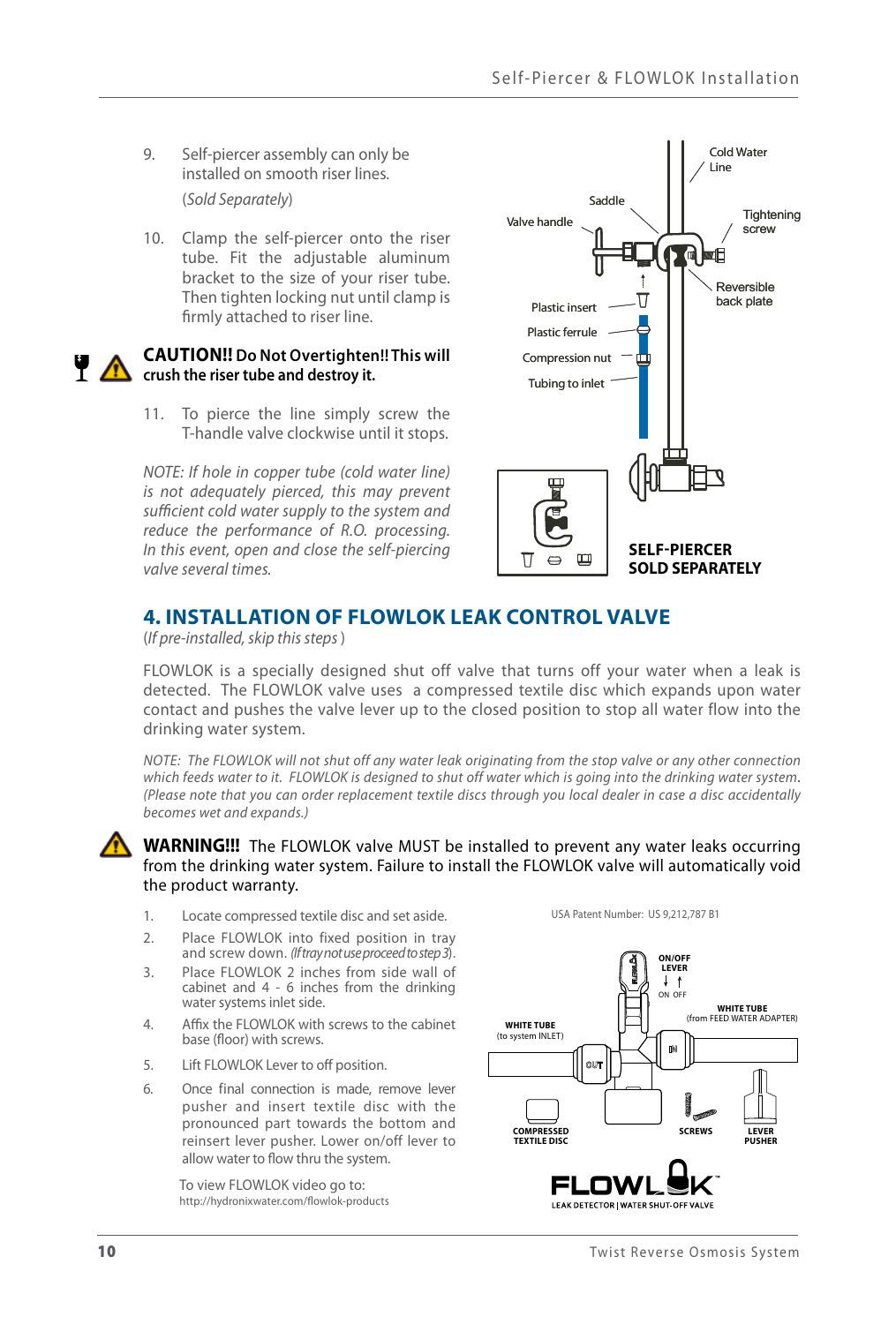## **5. INSTALLATION OF DRAIN SADDLE**

- 1. Open the package containing the drain saddle. ( *See DIAGRAM F )*
- 2. Peel the protective film off of the sponge gasket. Apply gasket to inside of drain saddle, using care to align sponge gasket hole with drain port.
- 3. Position the drain saddle on the vertical or horizontal drainpipe from your sink. Position as far away from the garbage disposal as possible.



**DIAGRAM F**

**1.** DANGER!! The drain saddle MUST be installed on the side of the P-trap that goes to the sink **drain!! If installed on the wrong side of the P-trap sewer gas could enter the unit and damage it.**



**CAUTION!! DO NOT INSTALL THE DRAIN LINE DOWNSTREAM OF A DISPOSER OR IN A HORIZONTAL PIPE.**

4. Drill 1/4" (6mm) hole into the drainpipe.

#### **CAUTION!! Be very careful when drilling into drainpipe to not drill all the way through—stop after piercing the first wall of the pipe.**

5. Mount the drain saddle. Align the drain saddle port with the 1/4" drilled hole using a small drill bit or other small straight object.



**6. GENTLY TIGHTEN** the two screws evenly on both sides of the clamp until the clamp is snug on the pipe.

**CAUTION!! To avoid breaking plastic saddle or crushing drainpipe DO NOT OVERTIGHTEN!**

## **6. TANK PLACEMENT**

- 1. Wrap 4 to 5 wraps of Teflon tape around the tank threads at the top of the tank.
- 2. Hand tighten the plastic shut off ball valve to tank stem.

#### **CAUTION!! Hand tighten the valve only! DO NOT OVERTIGHTEN! If valve is overtightened it will crack and will leak.**

**IMPORTANT!! The tank pressure must be between 8-10 PSI when measured empty. This must be measured with a good dial or digital pressure gauge. A pop-up tire gauge will not give you an accurate reading. If you do not have access to a good gauge contact your local distributor to purchase one. If your tank pressure is above 10 PSI use the tank Schrader valve to release pressure until there is between 8-10 PSI. If your tank pressure is below 8 PSI use a bicycle pump or compressed air to increase pressure to between 8-10 PSI.**

3. The storage tank should be located where it can be removed if necessary. The storage tank may be placed in either the vertical or horizontal position without affecting the system performance. If there is insufficient space under the sink for placement, the tank may be located in an adjacent cupboard up to 50 ft. away.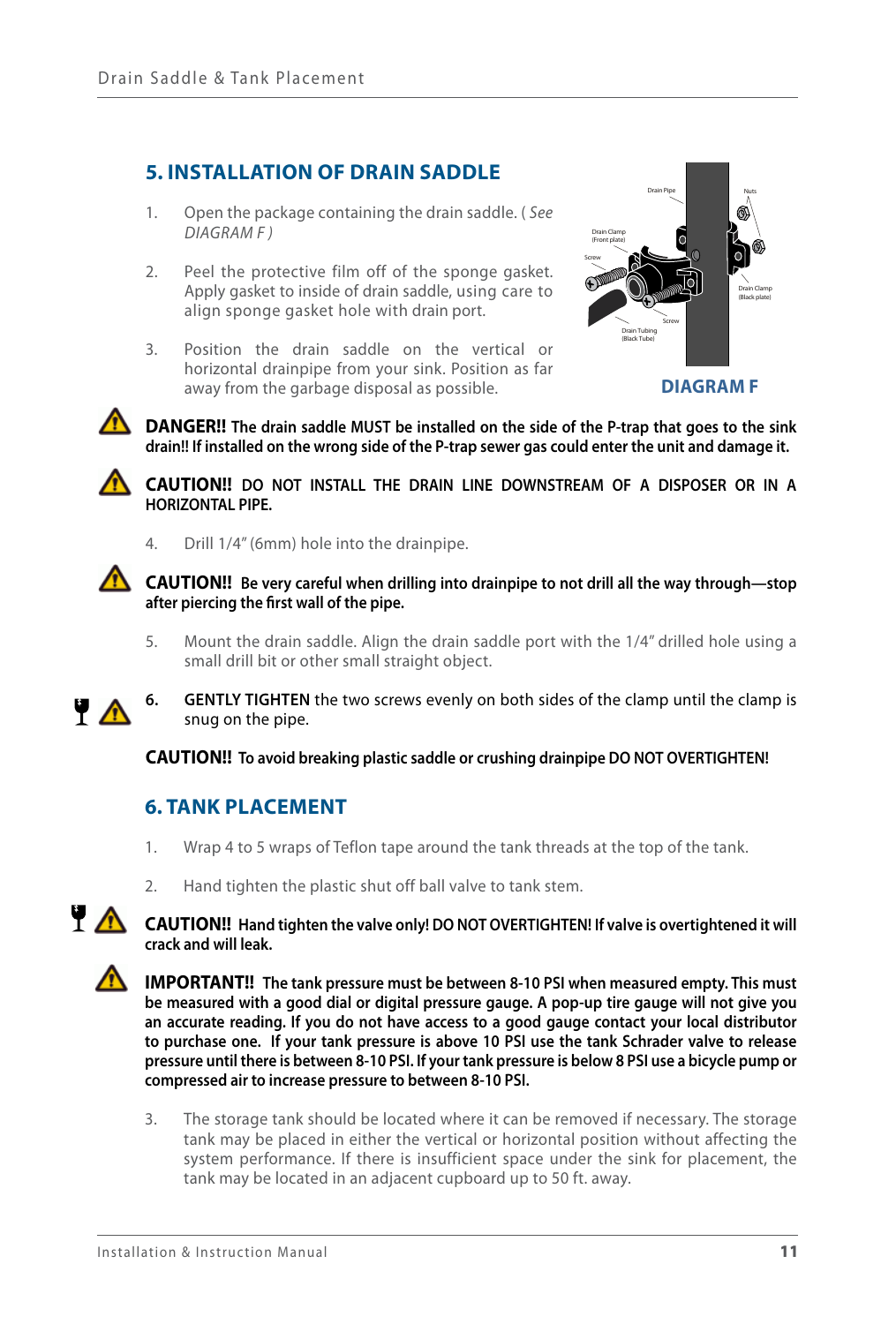## **7. R.O. UNIT PLACEMENT AND MOUNTING**

1. Determine if mounting of the reverse osmosis system is necessary or desired. The system does not need to be mounted on the wall of the cabinet if there is room for it to sit on the floor. However, if it is mounted to the side of the cabinet it is easier to change the filters and does not take up floor space.

**IMPORTANT!!** Be very careful not to kink any of the tubing on the reverse osmosis system. If **tubing is kinked the tubing can rupture and leak.**

- 2. Position the system on the wall at the desired mounting location 2 3 inches from base of cabinet. Using the bracket holes on the back of the bracket, mark on the wall with a pencil where the screws need to be inserted.
- 3. Set the system aside.
- 4. Screw the two (2) Phillip head screws *(supplied in the installation packet)* into the wall at the marked positions.

*NOTE: Let the screw heads protrude from the wall enough to hang the reverse osmosis system safely.*

5. Mount the reverse osmosis system onto the screws.



## **BRACKET HOLES**

# **8. TUBING CONNECTIONS**

**IMPORTANT!!** Be very careful not to kink any of the tubing on the reverse osmosis system. If **tubing is kinked the tubing can rupture and leak.**

## **CONNECTING THE SYSTEM:**

(BLUE TUBING - From system faucet port. This is from port labeled faucet)

1. Connect the blue tubing to the faucet by slipping the 1/4" chrome nut over the tubing followed by the nylon ferrule.

*NOTE: It is not necessary to have a 1/4" nylon insert in this line as it would restrict the flow through the faucet.*

2. Push the blue line all the way into the faucet stem and tighten the chrome nut. **DO NOT OVERTIGHTEN!!** 

## **CONNECTING THE FEED WATER:**

- 1. Locate the cold water angle stop, turn off cold water and open cold faucet line to de-pressurize.
- 2. Once de-pressurized remove 3/8" line from your "COLD" water angle stop, screw the Feed water adapter onto the 3/8" angle stop hand tight.
- 3. Replace 3/8" line from above onto the Feed Water adapter male side and tighten accordingly.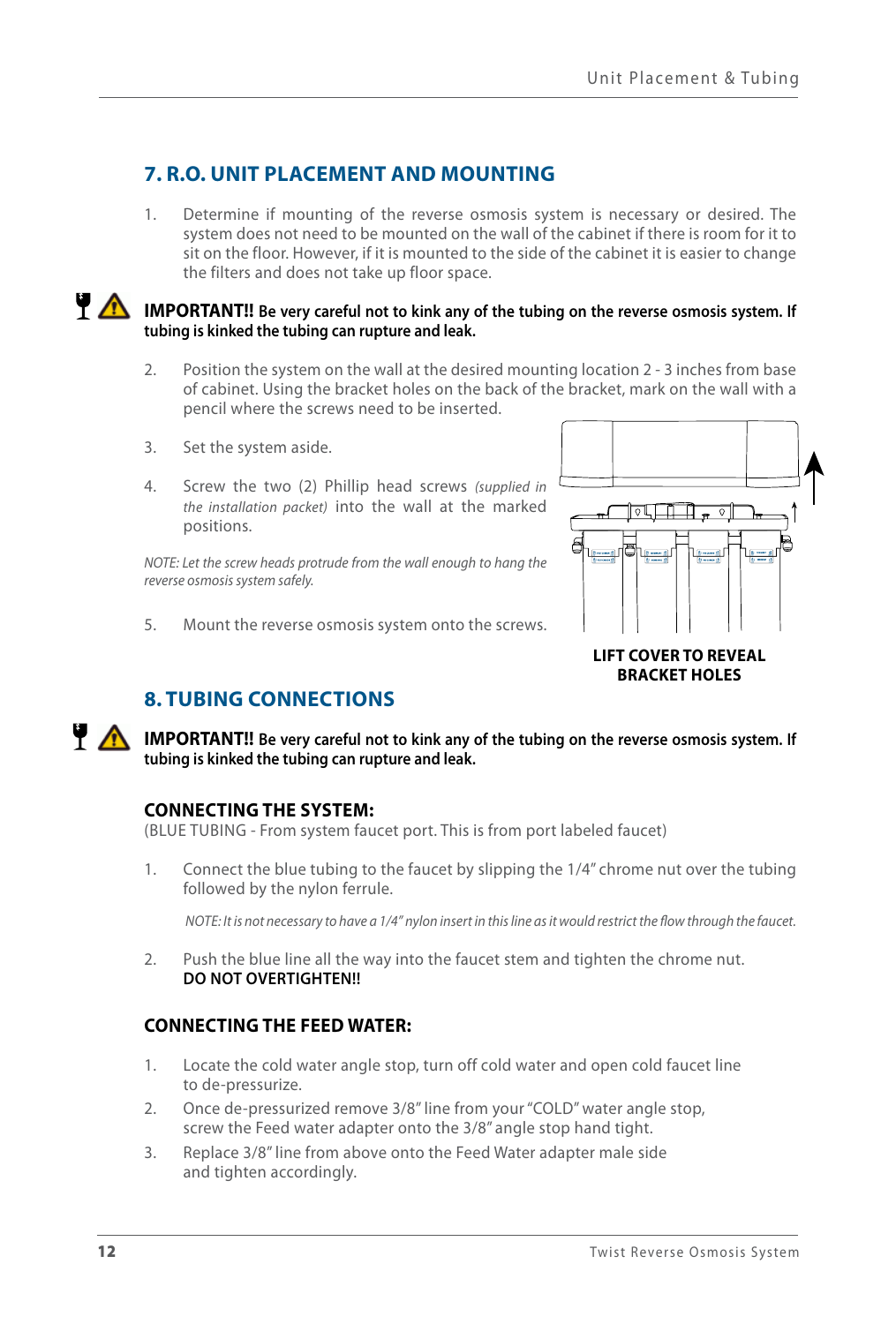- 4. Insert one end of the extra piece of white tubing into the inlet of the feed water adapter.
- 5. From the inlet of the Feed Water Adapter connect the white tubing to the SHOK BLOK*™* system protection valve and ensure the flow arrow is in the correct direction towards the unit.

#### **Follow steps 6 and 7 if not already Pre-installed:**

- 6. From the out let of the Shok Blok™ connect one side of the white tubing to the port marked "In" on the flow lok leak control valve.
- 7. From the "out" port on the FLOWLOK*™* leak detector connect the white tubing to the RO system marked "In".

### **CONNECTING THE TANK:**

(BLUE TUBING - From system tank port)

Slide a white 1/4" chrome nut over the blue tubing and insert the 1/4" nylon insert into the end of the tubing. Then insert the tubing into the ball valve on the top of the storage tank. Tighten securely. **DO NOT OVERTIGHTEN!**

### **CONNECTING THE DRAIN SADDLE:**

(BLACK TUBING - From system drain port)

Slip the 1/4" black chrome nut over the black tubing and insert into the drain saddle. Tighten securely. **DO NOT OVERTIGHTEN!**

*NOTE: It is not necessary to have a 1/4" nylon insert in this line as there is no pressure on this line.*

#### **HOW TO MAKE QUICK CONNECT FITTINGS CONNECTIONS**

#### **1. CUT THE TUBING**

-Cut the tube cleanly and squarely. Ensure that the tube has a smooth outside diameter without any burrs, chamfers or score marks prior to inserting it into the fitting. Tubing that has not been cut properly can cause drips and leaks.



(Continues on page 14...)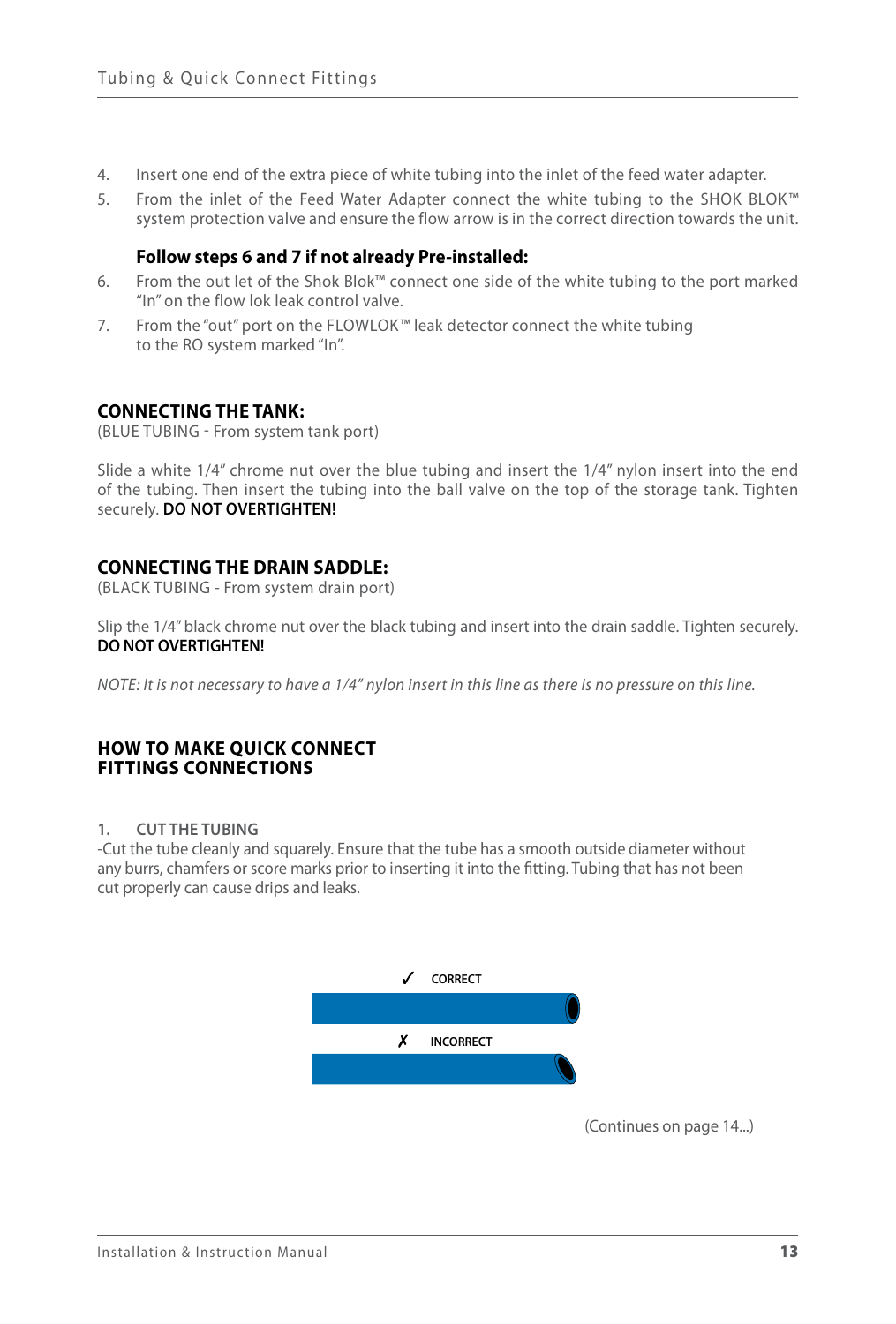## **HOW TO MAKE QUICK CONNECT FITTINGS CONNECTIONS:** (Continued)

**2. INSERT TUBING**

Push the tubing through the collet and o-rings until it bottoms out against the tube stop. The collet holds the tube in place and the o-ring provides a leak resistant seal. If you need to remove the tubing always re-cut before connecting tubing again. Scores on tubing can cause failure.



#### **3. INSPECT AND TEST**

Push and pull the tubing toward and away from the fitting to ensure that it has been installed properly. Test and inspect the installation for any leaks.



#### **4. TUBE REMOVAL**

Relieve pressure from the tubing and fitting. Push the collet flange against the fitting body while pulling the tubing away from the fitting to release it.



**CAUTION!! IT IS RECOMMENDED THAT TUBING AND QUICK CONNECTION FITTINGS INSTALLATIONS ARE INSPECTED A MINIMUM OF ONCE PER YEAR AND PARTS REPLACED AS NEEDED.**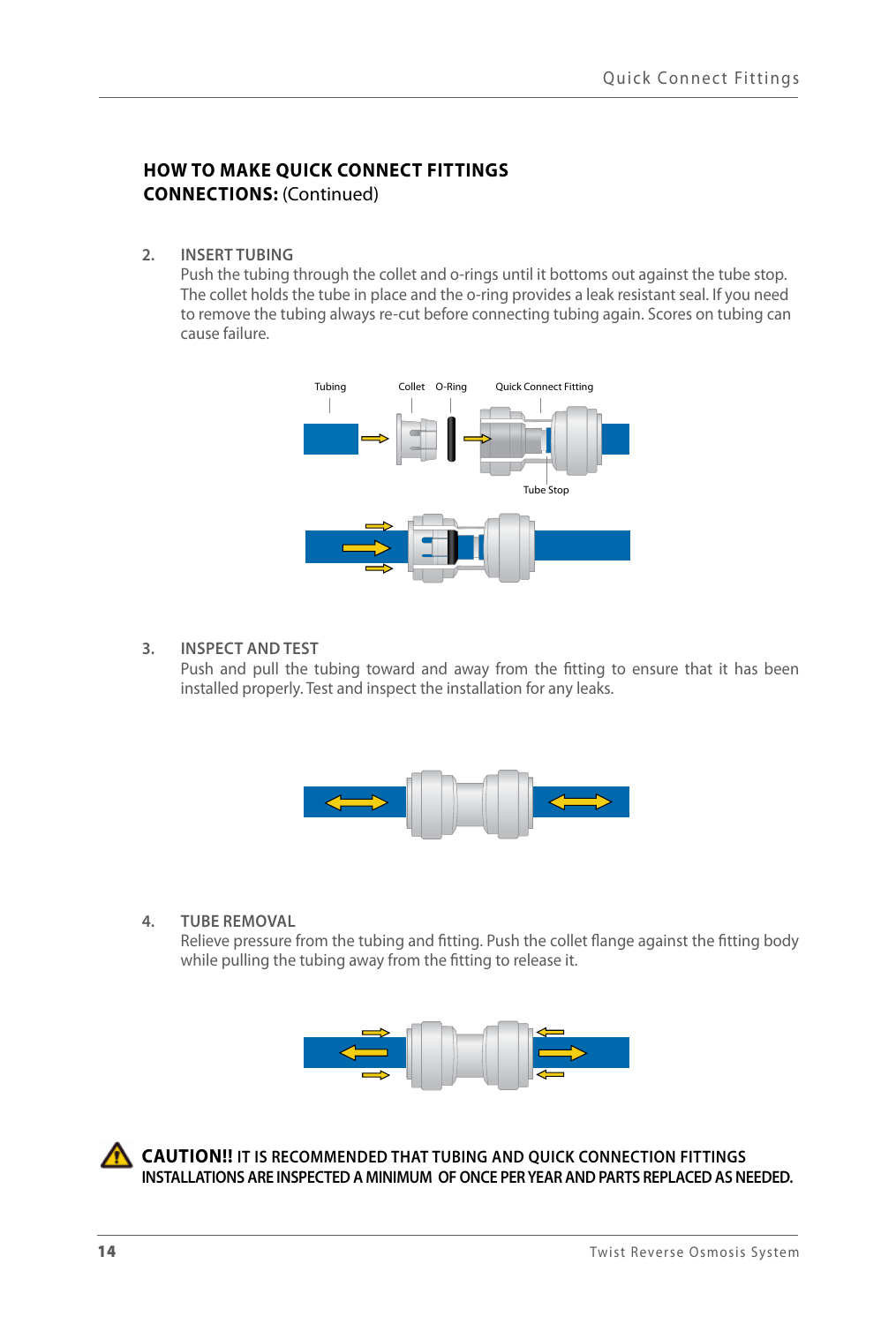## **9. SYSTEM START-UP**

1. With all connections complete, turn on the cold water supply to the reverse osmosis system



**IMPORTANT!!** The Reverse Osmosis Main Water Shut Off valve (indicated by the bright orange *tag at the side of the unit)* **must be open. This means the blue handle on the valve must be in the horizontal position.**

2. Immediately check entire reverse osmosis system and tank for leaks. If you notice any leaks turn off cold water supply and fix the leak.



#### **IMPORTANT!! Ensure that the ball valve on the storage tank is open. This means that the valve handle is in line with the white tubing.**

3. Once no leaks have been determined. Lift the lever on the Flowlok Valve and place compressed textile disc in holding cup and lower lever to allow water back into the system.

## **10. FLUSHING THE R.O. SYSTEM**

- 1. The tank will fill in approximately 4-5 hours.
- 2. After the tank has filled, open the faucet and drain all the water from the tank until it is empty.
- 3. Within 2-3 hours after draining the first tank or water the water is ready for drinking.



**CAUTION!! DO NOT USE FIRST TANK OF WATER FROM YOUR SYSTEM! The membrane contains a food grade preservative to protect it while in storage. This preservative is not harmful, however it does not have a pleasant taste. Therefore, do not use the first tank of water, which flushes the entire system removing any preservatives used during storage and preparing it to produce quality water.**



**CAUTION!! If installing the unit in new construction, ensure that house plumbing is flushed thoroughly before opening the water supply valve.**



**WARNING!! Discard all unused parts and packaging material after installation. Small parts remaining after the installation could be a choke hazard.**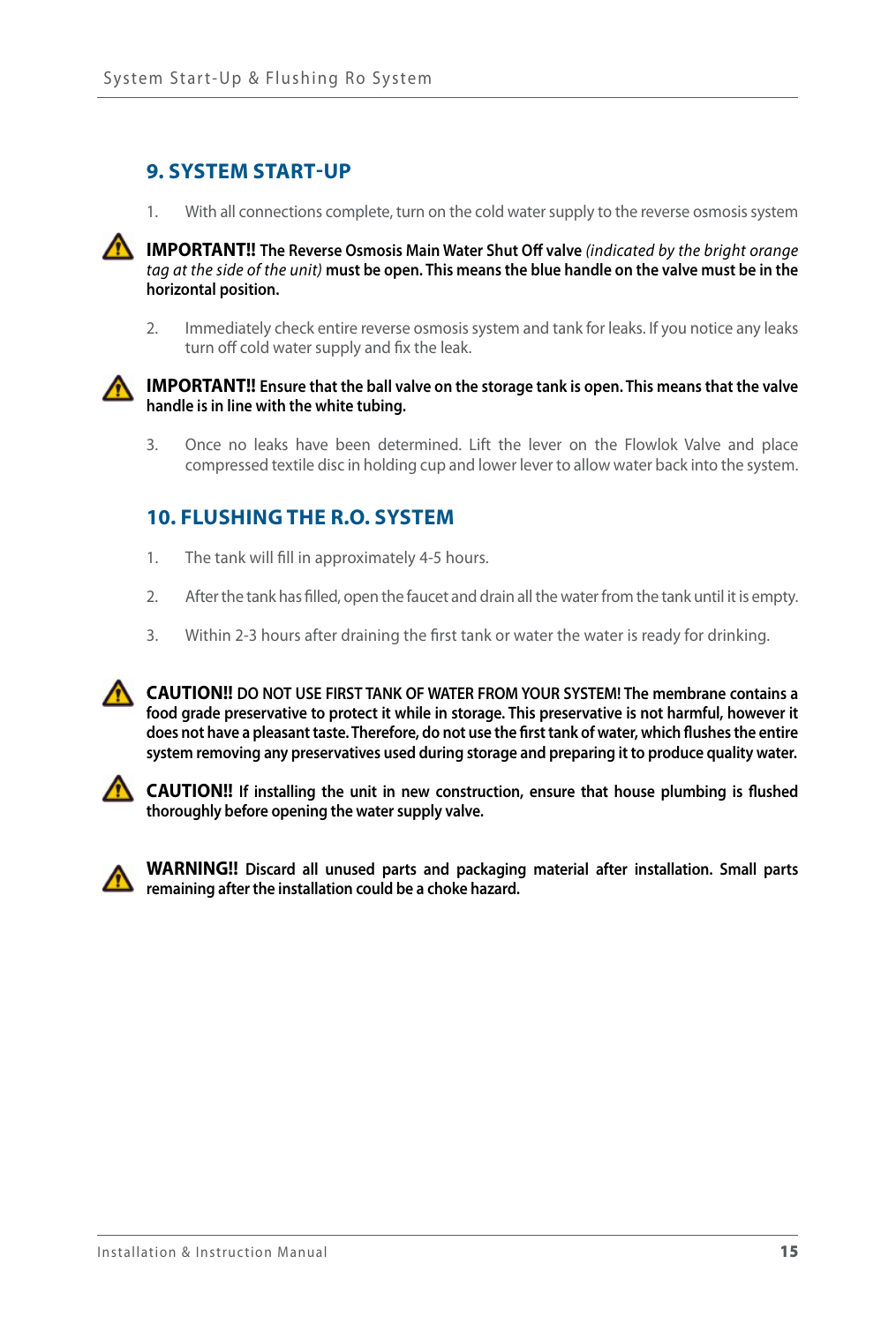## **11. FILTER REPLACEMENT INSTRUCTIONS**

**STEP 1**



#### **TURN WATER OFF**

Shut-Off the water supply and tank valve. Open the faucet and let water run to aprox. 1-2 minutes to depressurize the system *Note: Place a towel or rag under the system to avoid water spills*

#### **STEP 4**



**TWIST-OFF** Twist-off (towards the right) by hand each cartridge and pull down to remove

## **STEP 2**



#### **DISCONNECT** Remove black Tubing

with Inline Flow Restritor and Fixed Elbow from Membrane *Note: See Section 8 on Page 14 for Tubing* 

*connection and disconnection instructions*

#### **STEP 5**



#### **REMOVE TRAY**

While the system is still mounted pull down on the safety tray and remove it.

*CAUTION: Please be careful with tubing connections especially if system is not mounted.*

**STEP 6**



#### **RECONNECT**

Reinsert black Tubing with Inline Flow Restritor and Fixed Elbow to Membrane

*(Flow arrow on Flow Restrictor MUST face up)*

**STEP 7**



**TRAY BACK ON**

Insert safety tray back on by securing two of the middle cartridges down with hardware provided



**REPLACE FILTER** Insert and twist (towards the left) a new cartridge back on by hand. Cartridges labels must match and align. *Note: Make sure to discard all used cartridges according to your local law.* 

**TURN WATER ON**

Turn-On the water supply and tank valve (Blue handle horizontal position)

**STEP 9**



#### **PURGE SYSTEM**

See page 13 (Section 8 & 9) for instructions.

*Note: Remove towel/rag once system has run and no leaks have been found*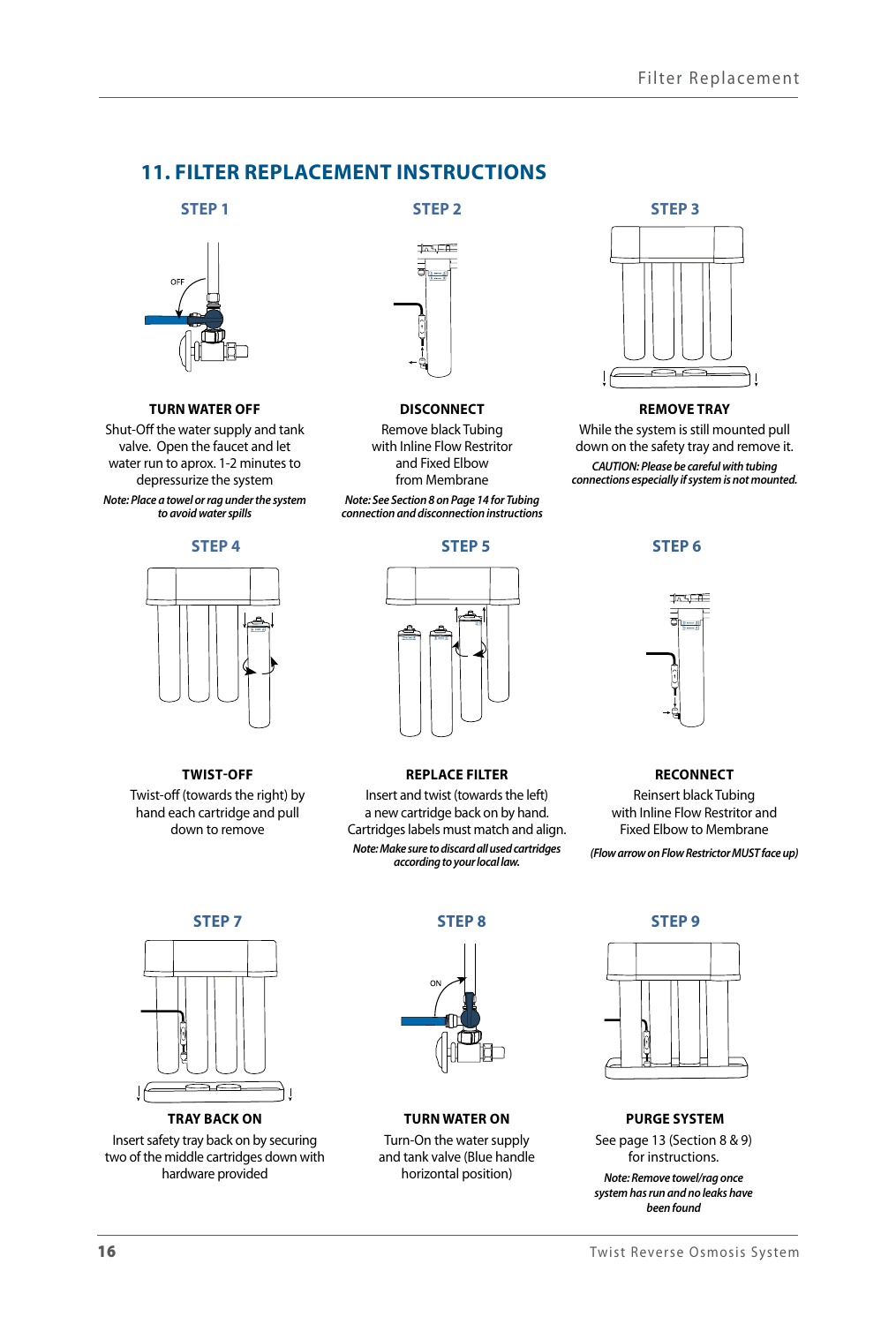## **REVERSE OSMOSIS SYSTEM REPLACEMENT FILTERS**

4 stage filtration offers you 5 Stage quality with only 4 filters to replace!



*NOTE: The life of the filters and membrane depend on the quality of water supplied to the reverse osmosis system.*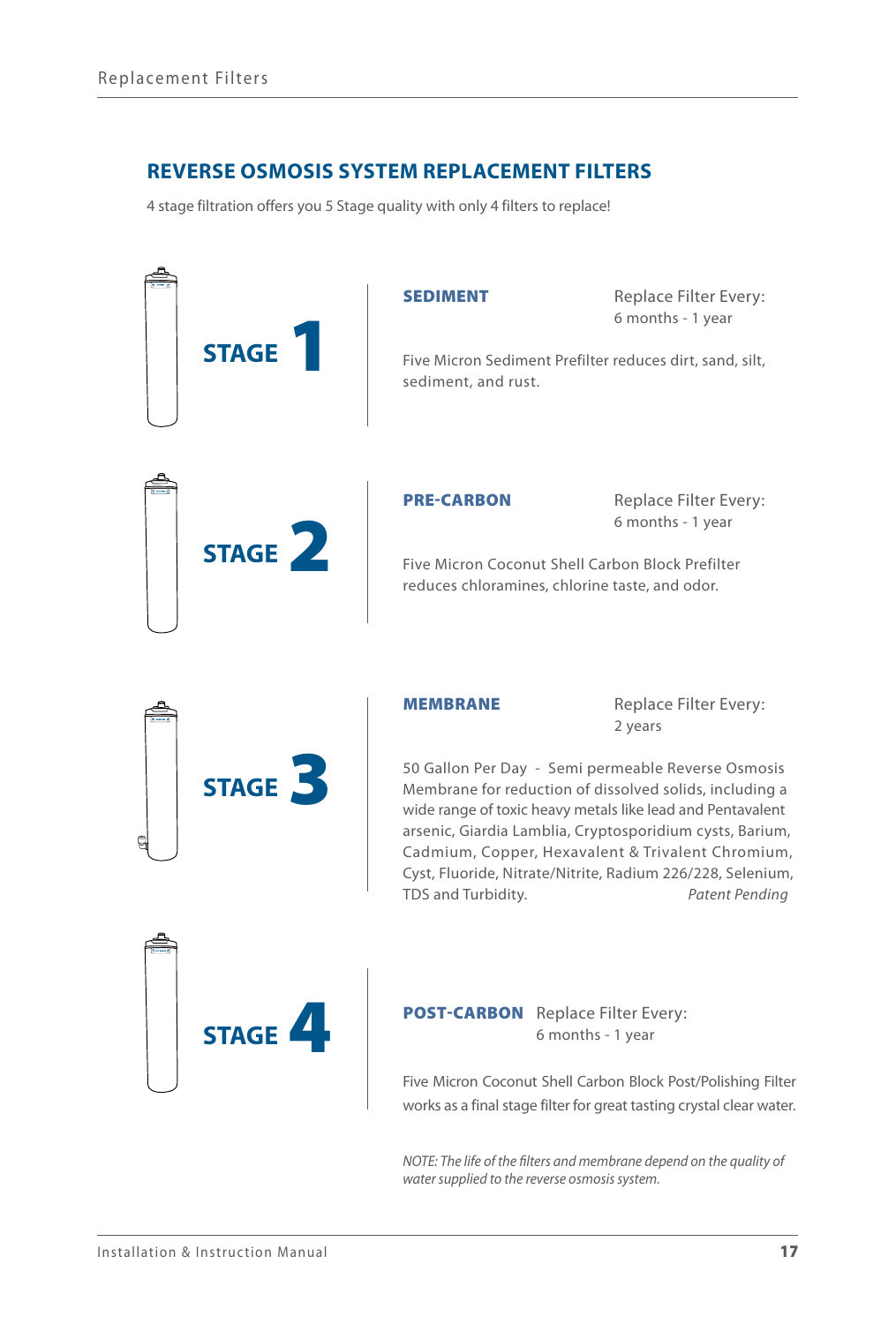## **12. PUMP HOOK UP**

- 1. Cut the white line going to your tank.
- 2. Take the union tank shut-off switch (TSO) and connect one side of the union to right side of cut tubing. Connect the other side of the union to the left side of the cut tubing.
- 3. Connect the TSO wire harness to the pump wire harness.
- 4. Plug the transformer wire harness to the pump wire harness.
- 5. Once secure, plug the transformer into an appropriate voltage electrical outlet.

# **TROUBLESHOOTING**

## **NOT ENOUGH WATER FROM HOLDING TANK**

| <b>POSSIBLE</b>                                                | <b>CAUSE / SOLUTION</b>                                                                                                                                                   |  |
|----------------------------------------------------------------|---------------------------------------------------------------------------------------------------------------------------------------------------------------------------|--|
| Feed water valve is plugged<br>or closed.                      | Open valve or unclog.                                                                                                                                                     |  |
| Sediment/Carbon prefilter or<br>Carbon Post Filter is clogged. | Replace Filters.                                                                                                                                                          |  |
| Low incoming water pressure.                                   | Incoming water pressure must be above 40 PSI. Install<br>a Booster Pump or Permeate Pump.                                                                                 |  |
| <b>Reverse Osmosis Membrane</b><br>is fouled.                  | Make sure incoming water pressure is within operating<br>limits. Make sure drain line is not clogged. (See High TDS)<br>Correct cause of fouling and replace RO Membrane. |  |
| Air pressure in holding tank is<br>incorrect.                  | Empty water from holding tank. Air pressure in valve stem<br>should be between 8 - 10 PSL                                                                                 |  |
| Air Bladder in Holding Tank is<br>ruptured.                    | Replace Holding Tank.                                                                                                                                                     |  |
| Holding Tank valve is closed.                                  | Open valve.                                                                                                                                                               |  |
| No water to drain. Drain Flow<br>Restrictor is clogged.        | Replace Drain Flow Restrictor.                                                                                                                                            |  |
| No water to drain. Air Gap<br>Faucet is clogged.               | Clear or replace Air Gap Faucet.                                                                                                                                          |  |
| <b>Check Valve on RO Membrane</b><br>Housing is stuck.         | Replace Check Valve.                                                                                                                                                      |  |
| The Automatic Shut-Off Valve<br>is Malfunctioning.             | Replace Automatic Shut-Off Valve. Replace Automatic<br>Shut-Off Valve.                                                                                                    |  |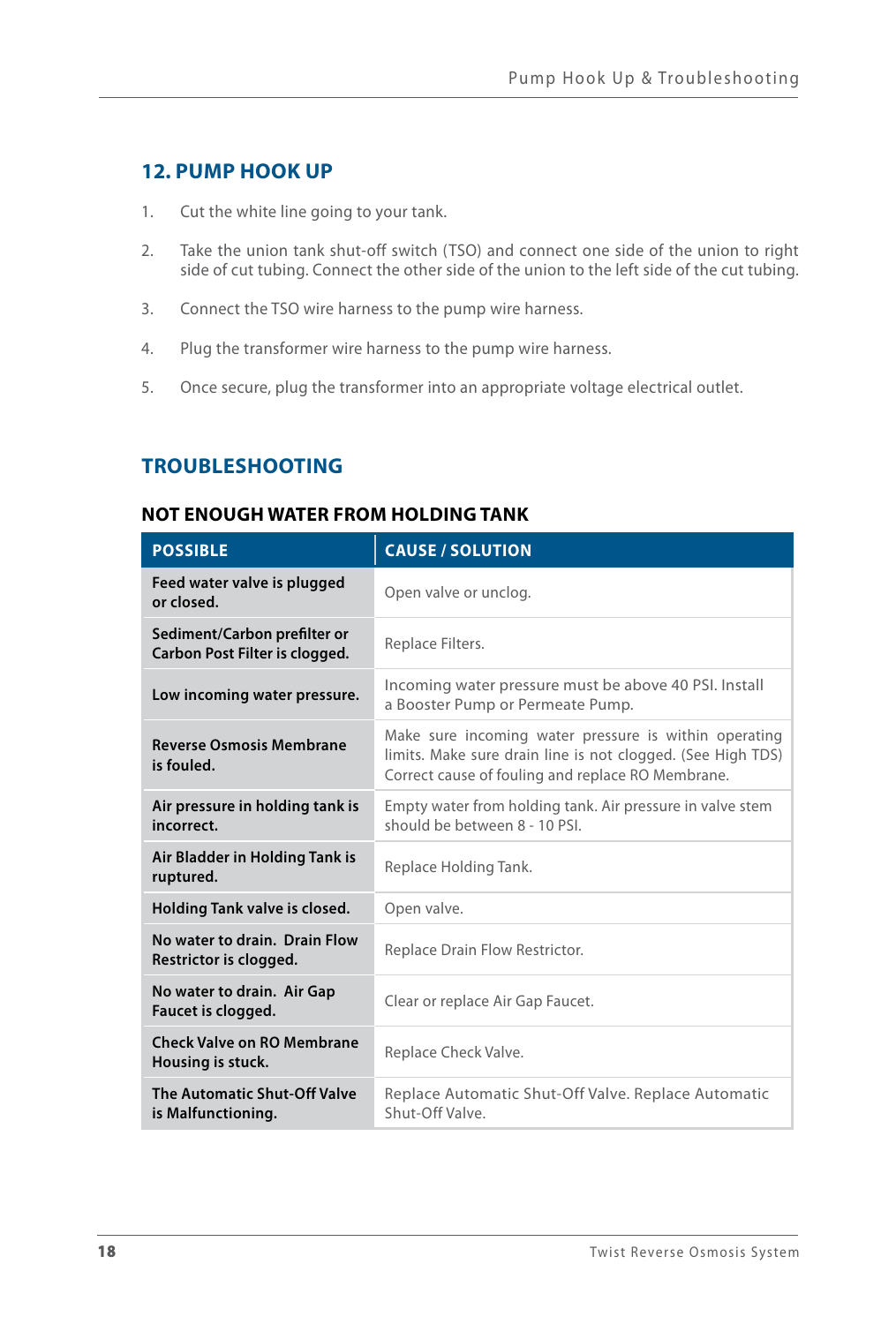## **LOW WATER PRESSURE FROM DISPENSING FAUCET**

| <b>POSSIBLE</b>                                                                                                            | <b>CAUSE / SOLUTION</b>                                                                                                                                                                                                                                                                                                                                                                                                                                                                                                            |  |
|----------------------------------------------------------------------------------------------------------------------------|------------------------------------------------------------------------------------------------------------------------------------------------------------------------------------------------------------------------------------------------------------------------------------------------------------------------------------------------------------------------------------------------------------------------------------------------------------------------------------------------------------------------------------|--|
| Air Pressure in Holding Tank is<br>incorrect. This is the #1 reason<br>for low flow from Reverse<br><b>Osmosis Faucet.</b> | Open faucet and empty water from holding tank. Shut off feed<br>water to system and remove holding tank from under sink. (The<br>tank is easier to work on.) Locate the air valve stem (just like<br>on a car or bicycle tire) and add air. If there is still water in the<br>tank, continue to add air until all the water is removed. Once<br>all the water is removed, continue to add air and pressurize to 8<br>PSI. Re-install the tank under the sink, turn on the feed supply<br>to the system and allow the tank to fill. |  |
| Carbon Post Filter is clogged.                                                                                             | Replace Post Filter.                                                                                                                                                                                                                                                                                                                                                                                                                                                                                                               |  |
| <b>Holding Tank Valve is partially</b><br>closed.                                                                          | Open Valve.                                                                                                                                                                                                                                                                                                                                                                                                                                                                                                                        |  |
| The Faucet is out of<br>adjustment or faulty.                                                                              | Repair or replace Faucet.                                                                                                                                                                                                                                                                                                                                                                                                                                                                                                          |  |
| Heavy water use. Holding Tank<br>is empty.                                                                                 | Allow Holding Tank to refill.                                                                                                                                                                                                                                                                                                                                                                                                                                                                                                      |  |
| <b>Low Water Production.</b>                                                                                               | See previous section on Low Quantity of Water From<br>Holding Tank.                                                                                                                                                                                                                                                                                                                                                                                                                                                                |  |

## **TASTES AND ODORS IN PRODUCT WATER**

| <b>POSSIBLE</b>                                             | <b>CAUSE / SOLUTION</b>                                                                                   |  |
|-------------------------------------------------------------|-----------------------------------------------------------------------------------------------------------|--|
| <b>Carbon Post Filter is</b><br>exhausted.                  | Replace Filter.                                                                                           |  |
| There is foreign matter in<br><b>Holding Tank.</b>          | Clean, flush and sanitize the Holding Tank. Replace filters.                                              |  |
| <b>Product water and Drain water</b><br>lines are reversed. | Correct plumbing.                                                                                         |  |
| Dissolved gases in feed water.                              | Pre-treat feed water to remove gases.                                                                     |  |
| Increase in Product Water TDS.                              | See next table: High TDS in Product water and drain water<br>lines are reversed CAUSE / SOLUTION Section. |  |

## **DRAIN WATER OVERFLOWS AT THE AIR GAP FAUCET**

| <b>POSSIBLE</b>              | <b>CAUSE / SOLUTION</b>  |
|------------------------------|--------------------------|
| Air Gap is clogged.          | Clear Air Gap            |
| Drain line is clogged.       | Clear tubing.            |
| Drain flow rate is too high. | Replace Flow Restrictor. |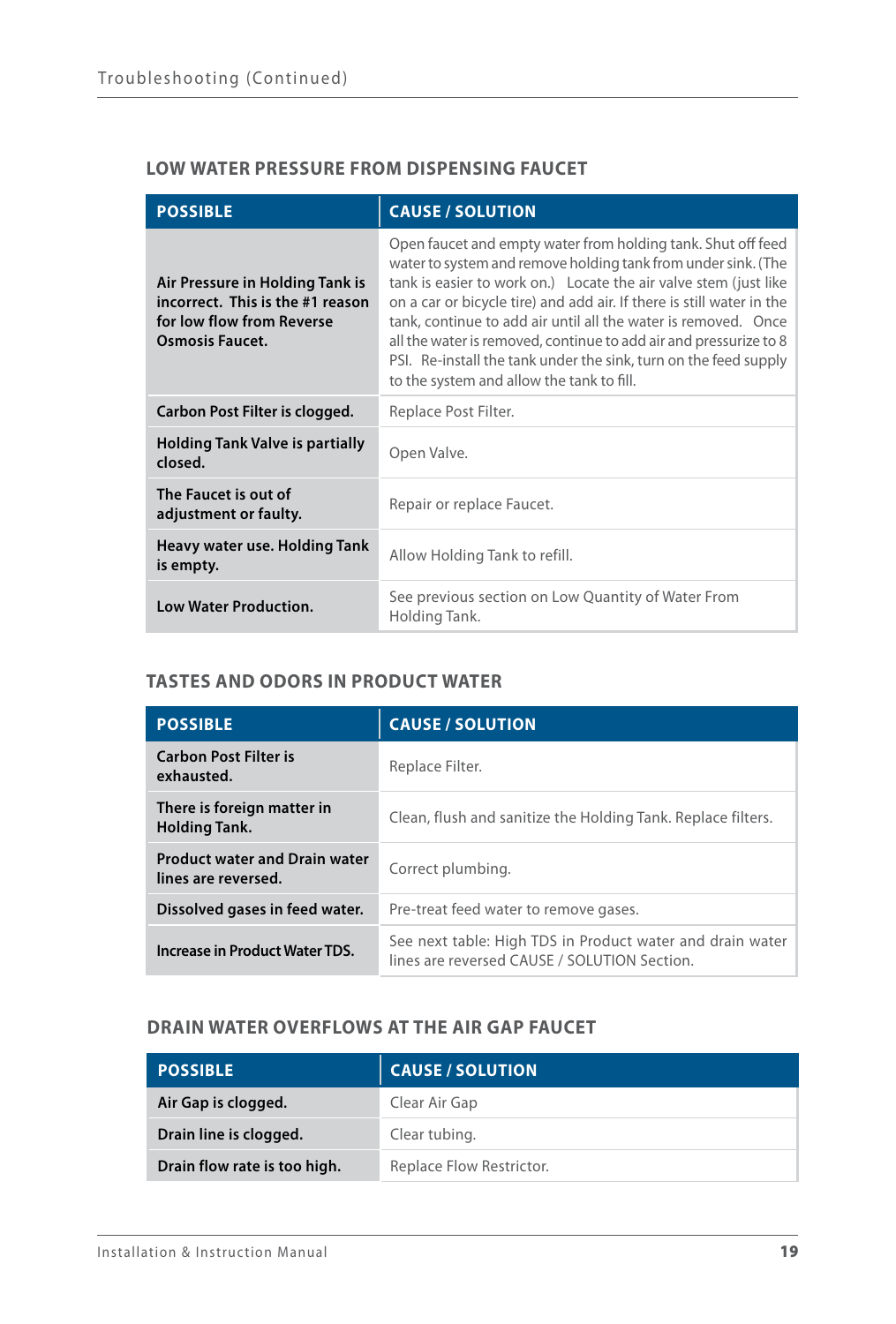| <b>POSSIBLE</b>                                                                           | <b>CAUSE / SOLUTION</b>                                                                                                   |  |
|-------------------------------------------------------------------------------------------|---------------------------------------------------------------------------------------------------------------------------|--|
| <b>Clogged Prefilter.</b>                                                                 | Replace Filter.                                                                                                           |  |
| Low incoming water pressure.                                                              | Incoming water pressure must be above 40 PSI.<br>Install a Booster Pump or Permeate Pump.                                 |  |
| <b>Reverse Osmosis Membrane</b><br>is not correctly sealed in<br><b>Membrane Housing.</b> | Check that RO Membrane is correctly installed.                                                                            |  |
| <b>Reverse Osmosis membrane is</b><br>expended.                                           | If Membrane life is unusually short, find and correct the<br>problem. (Average life is 2 - 3 years.) Replace RO Membrane. |  |
| <b>Product water and drain water</b><br>lines are reversed.                               | Correct plumbing.                                                                                                         |  |
| No water to drain. Drain Flow<br>Restrictor is clogged.                                   | Replace Drain Flow Restrictor.                                                                                            |  |
| No water to drain. Air Gap<br>Faucet is clogged.                                          | Clear or replace Air Gap Faucet.                                                                                          |  |
| The Automatic Shut-Off Valve<br>is not closing.                                           | Repair or replace Automatic Shut-Off Valve.                                                                               |  |
| New Carbon Postfilter has not<br>been rinsed completely.                                  | Drain Holding Tank twice to rinse new Carbon Postfilter.                                                                  |  |
| The incoming feed water TDS<br>has increased.                                             | An increase in feed water TDS will also give an increase in<br>Product Water TDS                                          |  |

# **PRODUCT WATER IS HIGH IN TOTAL DISSOLVED SOLIDS (TDS)**

## **FAUCET LEAKS OR DRIPS**

| <b>POSSIBLE</b>                | <b>CAUSE / SOLUTION</b>                                                                                                                                                                     |  |
|--------------------------------|---------------------------------------------------------------------------------------------------------------------------------------------------------------------------------------------|--|
| Water leaks from faucet spout. | Adjust faucet by turning the tee bar located under the handle<br>to provide a small amount of free play in the handle when<br>shut off. Should this not work, repair or replace the faucet. |  |
| Leaks from beneath the handle. | Repair or replace the faucet.                                                                                                                                                               |  |

## **NO WATER**

| <b>POSSIBLE</b>                 | <b>CAUSE / SOLUTION</b>                                                                                |  |
|---------------------------------|--------------------------------------------------------------------------------------------------------|--|
| Water is shut off at stop valve | Open main stop valve. (See diagram on page 15)                                                         |  |
| Flowlok is set to off position  | Make sure Flowlok main lever is in OPEN position. Lever<br>should be lowered. (See diagram on page 10) |  |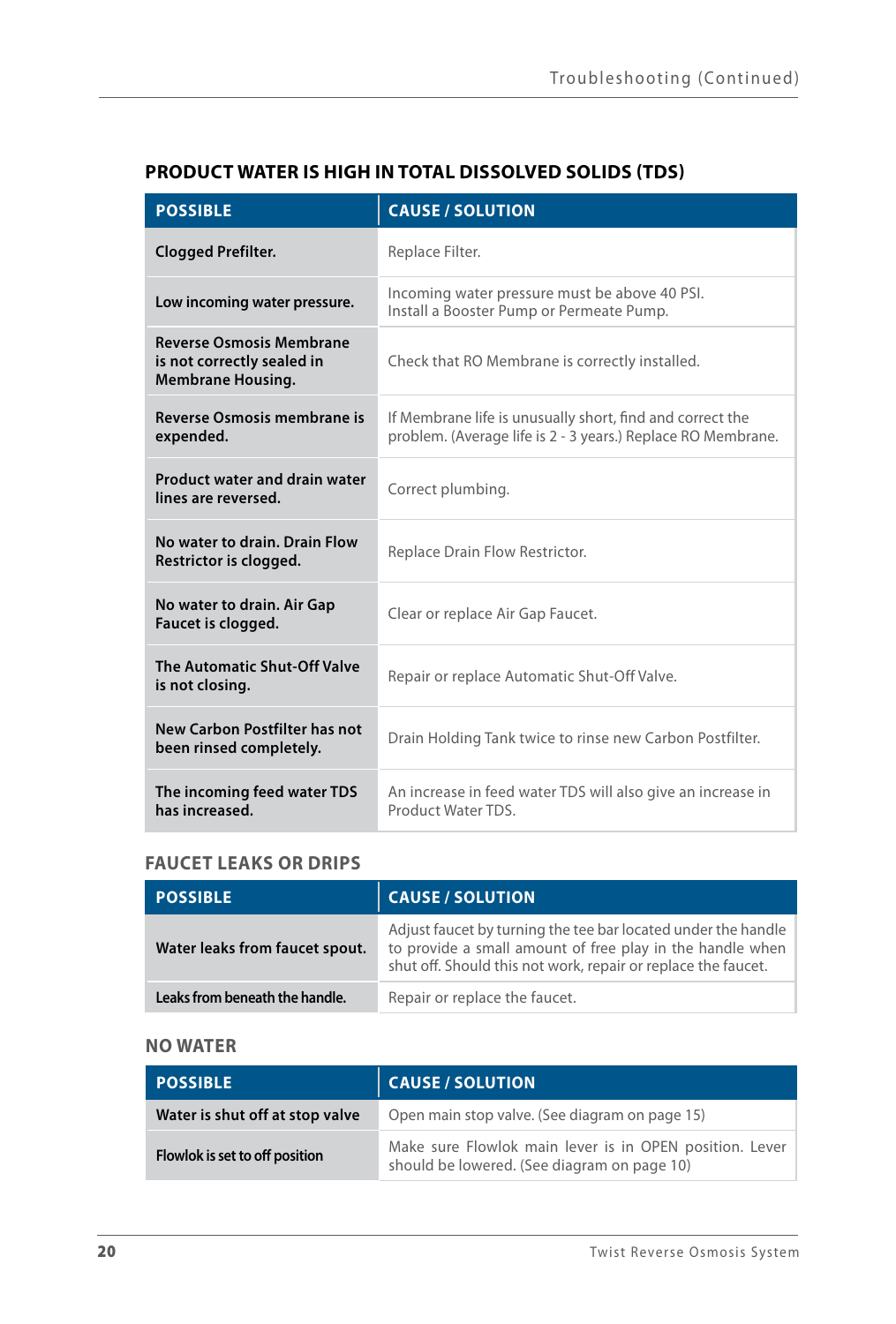## **SERVICE RECORD**

| <b>DATE</b> | <b>SEDIMENT</b><br><b>FILTER</b><br>(6 months to 1 Year) | <b>CARBON</b><br><b>PRE-FILTER</b><br>(6 months to 1 Year) | <b>MEMBRANE</b><br>(2 Years) | <b>CARBON</b><br><b>POST-FILTER</b><br>(6 months to 1 Year) |
|-------------|----------------------------------------------------------|------------------------------------------------------------|------------------------------|-------------------------------------------------------------|
|             |                                                          |                                                            |                              |                                                             |
|             |                                                          |                                                            |                              |                                                             |
|             |                                                          |                                                            |                              |                                                             |
|             |                                                          |                                                            |                              |                                                             |
|             |                                                          |                                                            |                              |                                                             |
|             |                                                          |                                                            |                              |                                                             |
|             |                                                          |                                                            |                              |                                                             |
|             |                                                          |                                                            |                              |                                                             |
|             |                                                          |                                                            |                              |                                                             |
|             |                                                          |                                                            |                              |                                                             |
|             |                                                          |                                                            |                              |                                                             |
|             |                                                          |                                                            |                              |                                                             |
|             |                                                          |                                                            |                              |                                                             |
|             |                                                          |                                                            |                              |                                                             |

# **NOTES**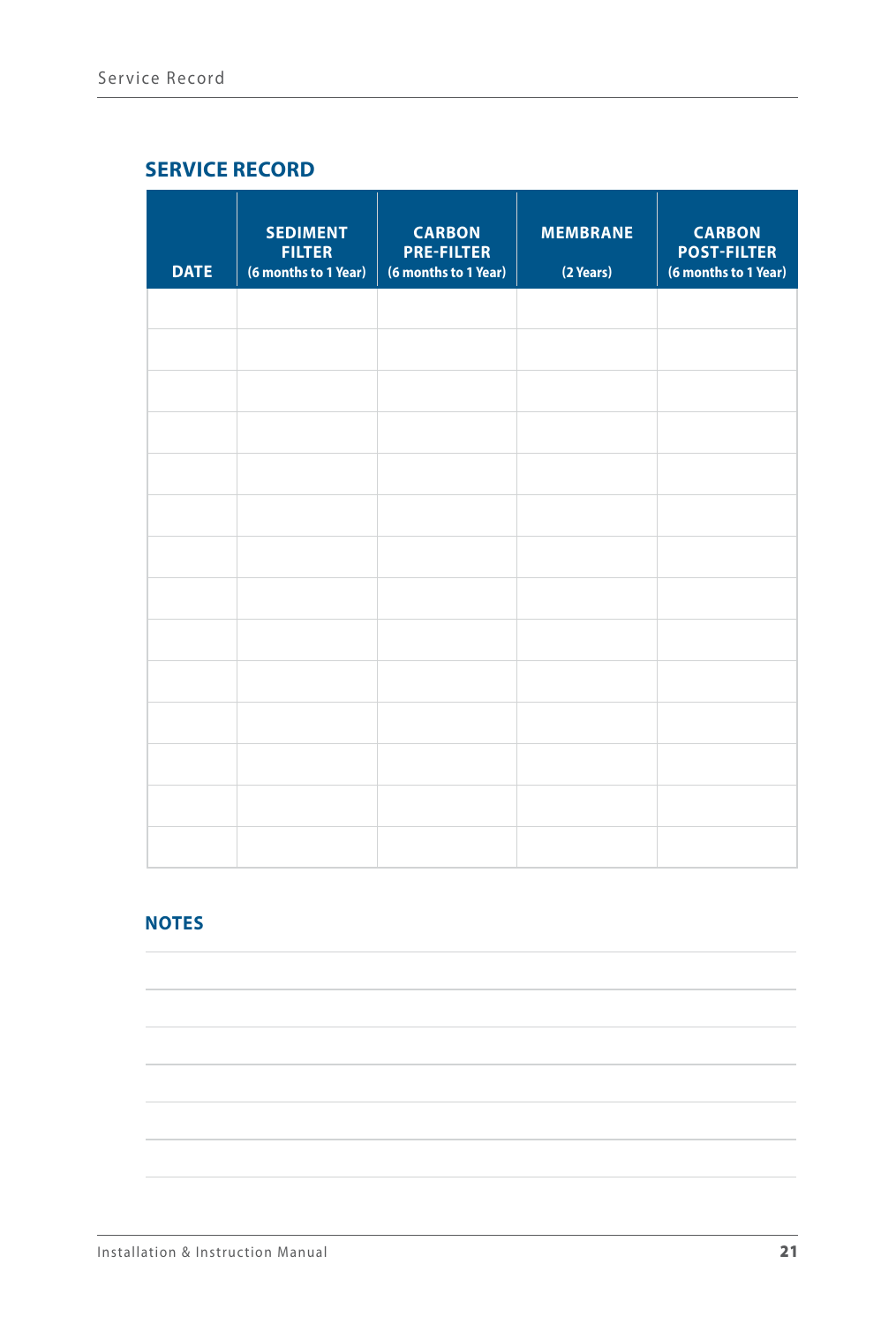## **REGISTRATION RECORD**

(WARRANTY VOID WITHOUT REGISTRATION)

## **PLEASE FILL OUT FOR YOUR RECORDS**

|                                                                                                                | Purchased from: <u>contract the contract of the contract of the contract of the contract of the contract of the contract of the contract of the contract of the contract of the contract of the contract of the contract of the </u> |
|----------------------------------------------------------------------------------------------------------------|--------------------------------------------------------------------------------------------------------------------------------------------------------------------------------------------------------------------------------------|
| Name: contract the contract of the contract of the contract of the contract of the contract of the contract of |                                                                                                                                                                                                                                      |
| Phone Number: _______________________                                                                          |                                                                                                                                                                                                                                      |
|                                                                                                                |                                                                                                                                                                                                                                      |
|                                                                                                                |                                                                                                                                                                                                                                      |
|                                                                                                                |                                                                                                                                                                                                                                      |
|                                                                                                                |                                                                                                                                                                                                                                      |
|                                                                                                                |                                                                                                                                                                                                                                      |
|                                                                                                                |                                                                                                                                                                                                                                      |
|                                                                                                                |                                                                                                                                                                                                                                      |
|                                                                                                                |                                                                                                                                                                                                                                      |
| (Check One Only)<br>Installed in:                                                                              |                                                                                                                                                                                                                                      |
| $\Box$ Kitchen                                                                                                 |                                                                                                                                                                                                                                      |
| □ Guest House                                                                                                  |                                                                                                                                                                                                                                      |
| $\Box$ Bar Area                                                                                                |                                                                                                                                                                                                                                      |
| $\Box$ Garage                                                                                                  |                                                                                                                                                                                                                                      |
| $\Box$ Basement                                                                                                |                                                                                                                                                                                                                                      |
| $\Box$ Break room                                                                                              |                                                                                                                                                                                                                                      |
|                                                                                                                |                                                                                                                                                                                                                                      |